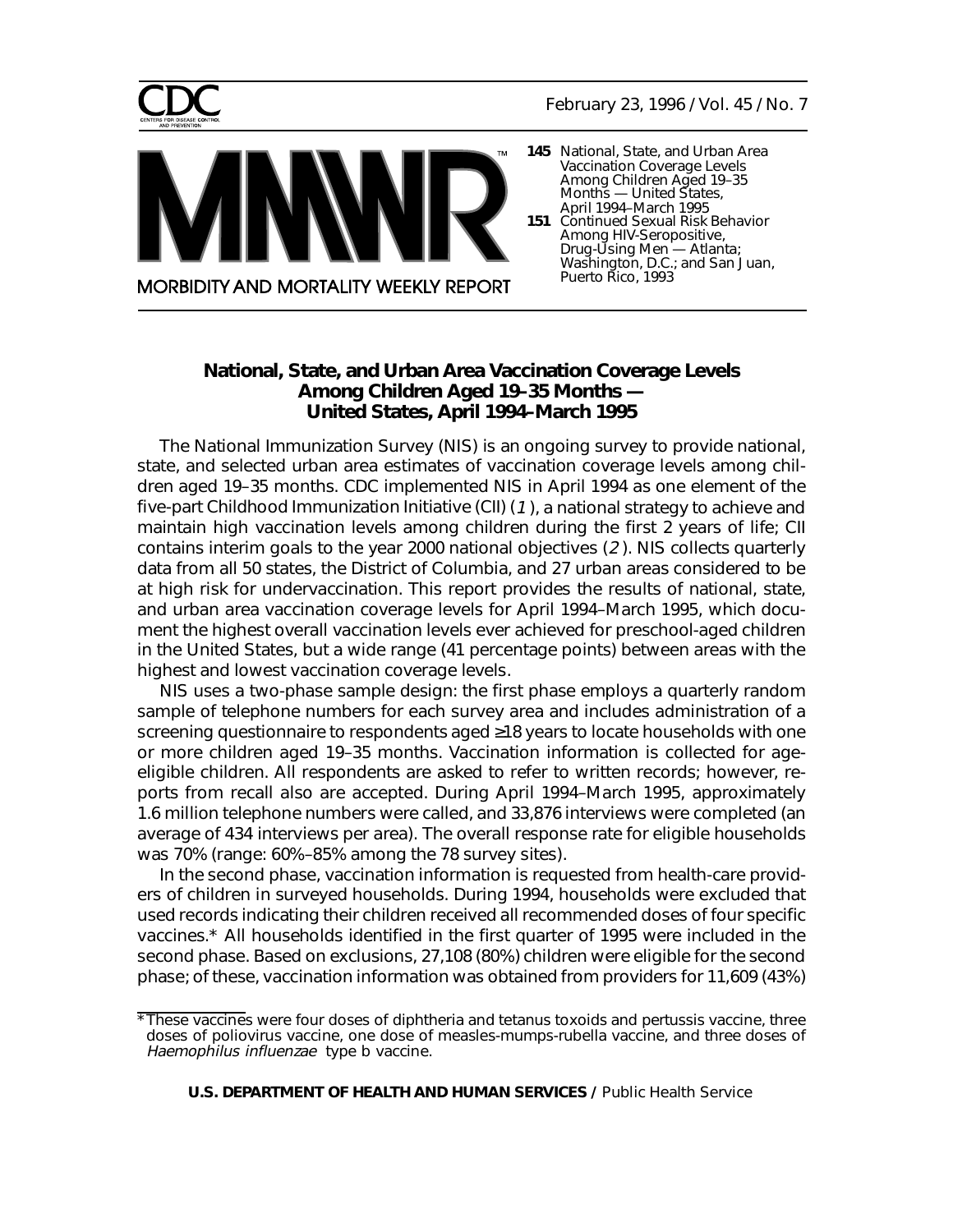children. The demographic characteristics and the reported vaccination histories were similar for children in households with and without provider information.

Overall, for 54% of the children in the survey, either written records of having received all of the required doses for the four vaccines were available, or vaccination information based on provider records was available. The data obtained from provider records enabled improvements in the accuracy of the vaccination coverage estimates for the entire sample. Standard two-phase estimation procedures (3 ) were used to estimate vaccination coverage for each surveyed area. Estimates were adjusted using natality data to create a weighted sample representative of children aged 19–35 months in the United States; in addition, adjustments were made for nonresponse and for exclusion of households without a telephone because children in households without telephones are less likely to be vaccinated than children in households with a telephone (4 ; CDC, unpublished data, 1995).

Based on NIS, among children born during May 1991–August 1993 and who were aged 19–35 months (median age: 27 months) at the time of the survey, estimated vaccination coverage was >90% for three or more doses of diphtheria and tetanus toxoids and pertussis vaccine (DTP); coverage for three or more doses of poliovirus vaccine, one dose of measles-mumps-rubella vaccine (MMR), and three or more doses of

|                                               | 1996 | <b>Year 2000</b> |    | NHIS*         | <b>NIS</b> |               |  |
|-----------------------------------------------|------|------------------|----|---------------|------------|---------------|--|
| <b>Vaccine/Dose</b>                           | Goal | objective        | %  | (95% CI)      | $\%$       | (95% CI)      |  |
| DTP/DT§                                       |      |                  |    |               |            |               |  |
| $\geq$ 3 Doses                                | 90%  | 90%              | 93 | $(\pm 1.4\%)$ | 94         | (±0.6%)       |  |
| $\geq$ 4 Doses                                |      | 90%              | 75 | $(\pm 2.4\%)$ | 77         | (±1.0%)       |  |
| <b>Poliovirus</b>                             |      |                  |    |               |            |               |  |
| $\geq$ 3 Doses                                | 90%  | 90%              | 83 | $(\pm 2.2\%)$ | 84         | $(\pm 0.9\%)$ |  |
| Haemophilus influenzae<br>type b (Hib)        |      |                  |    |               |            |               |  |
| $\geq$ 3 Doses                                | 90%  | 90%              | 89 | $(\pm 1.8\%)$ | 90         | $(\pm 0.7\%)$ |  |
| <b>MMR</b> <sup>1</sup>                       |      |                  |    |               |            |               |  |
| $\geq$ 1 Dose                                 | 90%  | 90%              | 87 | $(\pm 1.8\%)$ | 89         | (±0.8%)       |  |
| <b>Hepatitis B</b>                            |      |                  |    |               |            |               |  |
| $\geq$ 3 Doses                                | 70%  | 90%              | 26 | $(\pm 2.2\%)$ | 42         | $(\pm 1.2\%)$ |  |
| 19-24 Months                                  |      |                  | 41 | $(\pm 4.1\%)$ | 58         | (±1.4%)       |  |
| 25-30 Months                                  |      |                  | 23 | $(\pm 3.5\%)$ | 41         | (±1.4%)       |  |
| 31-35 Months                                  |      |                  | 10 | $(\pm 2.9\%)$ | 24         | (±1.3%)       |  |
| <b>Combined series</b>                        |      |                  |    |               |            |               |  |
| 4 DTP/3 Polio/1 MMR**<br>4 DTP/3 Polio/1 MMR/ |      | 90%              | 73 | $(\pm 2.4\%)$ | 75         | $(\pm 1.0\%)$ |  |
| $3$ Hib <sup>tt</sup>                         |      | 90%              | 71 | $(\pm 2.4\%)$ | 72         | $(\pm 1.1\%)$ |  |

**TABLE 1. Vaccination coverage levels among children aged 19–35 months, by selected vaccines — National Immunization Survey (NIS), United States, April 1994–March 1995**

\* 1994 National Health Interview Survey.

†Confidence interval.

§ Diphtheria and tetanus toxoids and pertussis vaccine/Diphtheria and tetanus toxoids.

¶ Measles-mumps-rubella vaccine.

\*\* Four doses of DTP/DT, three doses of poliovirus vaccine, and one dose of MMR.

††Four doses of DTP/DT, three doses of poliovirus vaccine, one dose of MMR, and three doses of Hib.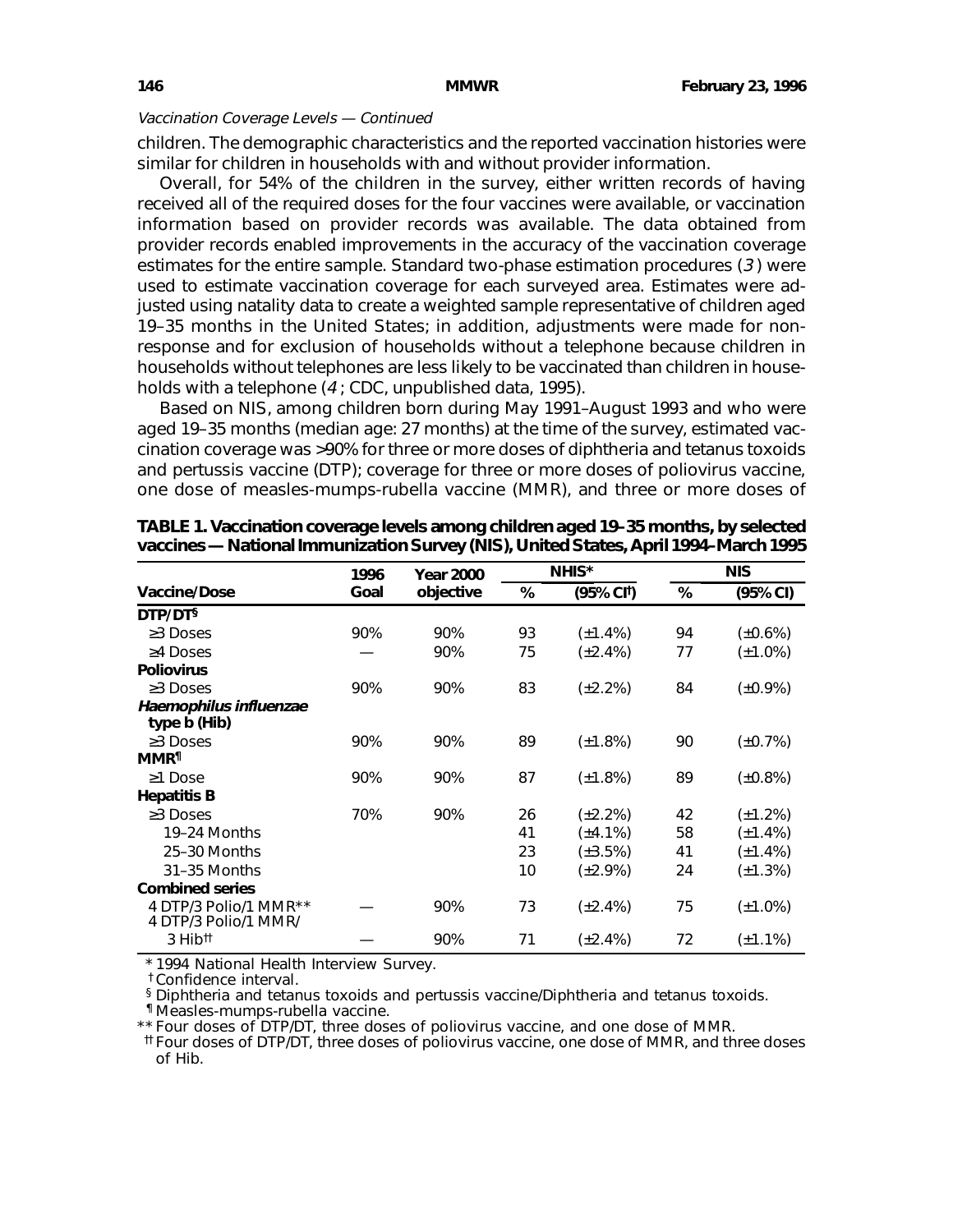Haemophilus influenzae type b vaccine (Hib) ranged from 84% to 90% (Table 1). Hepatitis B vaccine coverage was 42% and ranged from 24% for children aged 25–35 months to 58% for children aged 19–24 months.

Estimated vaccination coverage was 75% (95% confidence interval [CI]=±1.0%) for receipt of at least four doses of DTP, three doses of poliovirus vaccine, and one dose of MMR (4:3:1 series). When the series was expanded to include three doses of Hib (4:3:1:3 series), estimated coverage levels were 72% (95% CI=±1.1%). The lower overall coverage for the 4:3:1 and 4:3:1:3 series compared with coverage for the individual vaccines was accounted for primarily by low coverage for the fourth dose of DTP (77%).

State-specific estimated coverage levels for the 4:3:1 series ranged from 63% (95% CI= $\pm$ 5.3%) to 87% (95% CI= $\pm$ 4.1%), and for the 4:3:1:3 series from 59% (95% CI= $\pm$ 5.3%) to 86% (95% CI=±4.2%) (Table 2). Estimated coverage levels among selected large urban areas ranged from 52% (95% CI=±8.2%) to 87% (95% CI=±5.2%) for the 4:3:1 series, and from 46% (95% CI=±8.0%) to 87% (95% CI=±5.2%) for the 4:3:1:3 series (Table 3).

To assess the validity of estimates from NIS, findings were compared with coverage estimates from the National Health Interview Survey (NHIS) (CDC, unpublished data, 1995), a national household survey of the U.S. civilian, noninstitutionalized population. During 1994, NHIS data had been supplemented with provider information in the same manner as in NIS. The estimated coverage levels in NIS of 75% for the 4:3:1 series and 72% for the 4:3:1:3 series were similar to those in NHIS (73% and 71%, respectively). Vaccine coverage levels for each vaccine (except for hepatitis B) were nearly identical (Table 1).

Reported by: National Center for Health Statistics; Assessment Br, Data Management Div, National Immunization Program, CDC.

**Editorial Note:** The NIS data provide the first population-based state and urban areaspecific estimates of vaccination coverage produced by a standard methodology for the United States. NIS permits monitoring of coverage levels of existing vaccines and tracking of the implementation of vaccination with new vaccines. Vaccination coverage estimates from the April 1994–March 1995 NIS and the 1994 NHIS are the highest ever recorded in the United States. In particular, findings from NIS indicate achievement of the 1996 CII goal for 90% coverage with three doses each of DTP and Hib, and the 90% coverage goals for polio and measles were nearly attained (5 ). Estimated coverage for hepatitis B, the vaccine most recently added to the pediatric schedule, was the lowest because, within the 19–35-month age group, many children were born before this vaccine was recommended (6 ). Estimated coverage increased with successive age cohorts born after the recommendation for hepatitis B was widely disseminated (Table 1). In addition, the NIS-based estimate of coverage for hepatitis B vaccine probably exceeds that from NHIS because NHIS assessed coverage from January through December 1994, when a higher proportion of children were born before promulgation of the recommendation for universal hepatitis B vaccination. In addition, NIS assessed coverage from April 1994 through March 1995, when all children surveyed were born after the recommendation went into effect.

The Advisory Committee on Immunization Practices recently reaffirmed its recommendation for a fourth dose of DTP for all children aged 12–18 months (1). Recently completed field trials suggest that the efficacy of whole-cell vaccine can decrease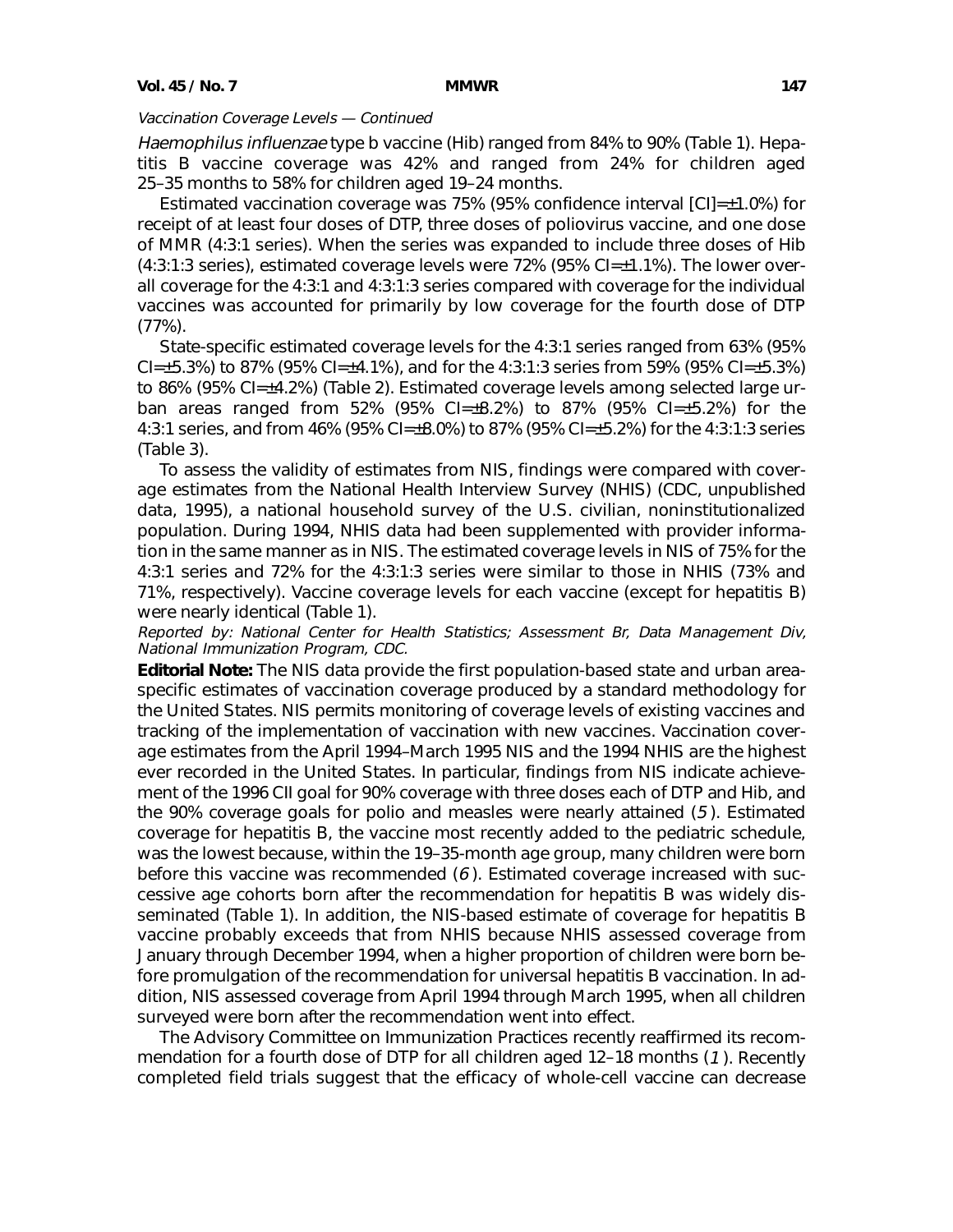| Coverage level/ |                              | 4:3:1 Series coverage | Coverage level/   |          | 4:3:1:3 Series coverage  |
|-----------------|------------------------------|-----------------------|-------------------|----------|--------------------------|
| <b>State</b>    | %<br>$(95\% \text{ Cl}^{5})$ |                       |                   | ℅        | $(95%$ CI)               |
| ≥85%            |                              |                       | ≥85%              |          |                          |
| Connecticut     | 86                           | (±4.8%)               | Vermont           | 86       | (±4.2%)                  |
| Massachusetts   | 85                           | $(\pm 4.2\%)$         |                   |          |                          |
| Vermont         | 87                           | (±4.1%)               | 75%-84%           |          |                          |
|                 |                              |                       | Connecticut       | 84       | (±5.2%)                  |
| 75%-84%         |                              |                       | Delaware          | 79       | (±5.8%)                  |
| Arizona         | 77                           | $(\pm 4.3\%)$         | Florida           | 78       | $(\pm 4.9\%)$            |
| Colorado        | 76                           | (±5.8%)               | Georgia           | 75       | (±5.4%)                  |
| Delaware        | 81<br>79                     | (±5.7%)               | Hawaii            | 80       | (±5.6%)                  |
| Florida         |                              | (±4.8%)               | lowa              | 82       | (±4.8%)                  |
| Georgia         | 76<br>84                     | (±5.3%)<br>(±5.1%)    | Kansas            | 79<br>80 | (±5.1%)<br>$(\pm 5.3\%)$ |
| Hawaii<br>Iowa  | 83                           | (±4.5%)               | Kentucky<br>Maine | 80       | (±5.1%)                  |
| Kansas          | 82                           | (±4.8%)               | Maryland          | 77       | (±4.8%)                  |
| Kentucky        | 81                           | (±5.2%)               | Massachusetts     | 83       | (±4.5%)                  |
| Maine           | 83                           | (±4.9%)               | Minnesota         | 77       | $(\pm 5.3\%)$            |
| Maryland        | 79                           | (±4.6%)               | Mississippi       | 80       | (±5.5%)                  |
| Minnesota       | 78                           | (±5.2%)               | New Hampshire     | 82       | (±5.2%)                  |
| Mississippi     | 80                           | (±5.5%)               | New York          | 75       | (±4.6%)                  |
| New Hampshire   | 84                           | (±5.0%)               | North Carolina    | 79       | (±5.6%)                  |
| New York        | 76                           | (±4.5%)               | North Dakota      | 80       | (±4.5%)                  |
| North Carolina  | 83                           | (±5.3%)               | Pennsylvania      | 76       | (±4.6%)                  |
| North Dakota    | 82                           | (±4.4%)               | Rhode Island      | 81       | (±5.2%)                  |
| Pennsylvania    | 78                           | (±4.4%)               | South Carolina    | 79       | (±5.3%)                  |
| Rhode Island    | 83                           | (±5.0%)               | Virginia          | 77       | (±5.8%)                  |
| South Carolina  | 81                           | (±5.3%)               | Wyoming           | 76       | $(\pm 5.4\%)$            |
| South Dakota    | 76                           | (±5.6%)               | 65%-74%           |          |                          |
| Virginia        | 78                           | $(\pm 5.8\%)$         | Alabama           | 73       | $(\pm 5.3%)$             |
| Washington      | 75                           | (±4.2%)               | Alaska            | 68       | (±6.2%)                  |
| Wisconsin       | 76                           | (±4.4%)               | Arizona           | 74       | (±4.5%)                  |
| Wyoming         | 79                           | (±5.2%)               | Arkansas          | 66       | (±6.1%)                  |
| 65%-74%         |                              |                       | California        | 70       | $(\pm 4.6%)$             |
| Alabama         | 74                           | (±5.2%)               | Colorado          | 73       | (±6.1%)                  |
| Alaska          | 72                           | (±6.1%)               | Idaho             | 65       | $(\pm 6.3\%)$            |
| Arkansas        | 69                           | (±6.0%)               | Indiana           | 70       | (±5.1%)                  |
| California      | 73                           | (±4.5%)               | Louisiana         | 72       | (±5.4%)                  |
| Idaho           | 66                           | $(\pm 6.3\%)$         | Missouri          | 66       | (±6.5%)                  |
| <b>Illinois</b> | 69                           | (±5.1%)               | Montana           | 71       | (±5.7%)                  |
| Indiana         | 72                           | (±5.0%)               | Nebraska          | 67       | (±5.9%)                  |
| Louisiana       | 74                           | (±5.3%)               | Nevada            | 65       | (±6.6%)                  |
| Missouri        | 67                           | $(\pm 6.5\%)$         | New Jersey        | 69       | (±6.0%)                  |
| Montana         | 72                           | (±5.7%)               | New Mexico        | 70       | (±6.5%)                  |
| Nebraska        | 72                           | (±5.7%)               | Ohio              | 73       | (±4.6%)                  |
| Nevada          | 68                           | $(\pm 6.5\%)$         | Oklahoma          | 70       | (±6.7%)                  |
| New Jersey      | 70                           | (±5.9%)               | Oregon            | 65       | (±6.3%)                  |
| New Mexico      | 73                           | (±6.2%)               | South Dakota      | 74       | (±5.7%)                  |
| Ohio            | 74                           | (±4.6%)               | Tennessee         | 70       | (±4.3%)                  |
| Oklahoma        | 73                           | (±6.6%)               | Texas             | 68       | (±3.9%)                  |
| Oregon          | 67                           | (±6.2%)               | Utah              | 67       | (±4.9%)                  |
| Tennessee       | 73                           | (±4.2%)               | Washington        | 73       | (±4.3%)                  |
| Texas           | 71                           | (±3.8%)               | West Virginia     | 68       | $(\pm 6.3\%)$            |
| Utah            | 70<br>69                     | (±4.8%)               | Wisconsin         | 74       | (±4.4%)                  |
| West Virginia   |                              | $(\pm 6.3\%)$         | <65%              |          |                          |
| < 65%           |                              |                       | <b>Illinois</b>   | 64       | (±5.2%)                  |
| Michigan        | 63                           | $(\pm 5.3\%)$         | Michigan          | 59       | (±5.3%)                  |
| Total           | 75                           | $(\pm 1.0\%)$         | <b>Total</b>      | 72       | $(\pm 1.1\%)$            |

|                              |  |  | TABLE 2. Estimated vaccination coverage with the 4:3:1 series* and 4:3:1:3 series <sup>†</sup> , by |  |  |
|------------------------------|--|--|-----------------------------------------------------------------------------------------------------|--|--|
|                              |  |  | coverage level and state - National Immunization Survey, United States,                             |  |  |
| <b>April 1994-March 1995</b> |  |  |                                                                                                     |  |  |

\* Four doses of diphtheria and tetanus toxoids and pertussis vaccine/Diphtheria and tetanus toxoids (DTP/DT), three doses of poliovirus vaccine, and one dose of measles-mumps-rubella vaccine (MMR). †Four doses of DTP/DT, three doses of poliovirus vaccine, one dose of MMR, and three doses of Haemophilus influenzae type b vaccine.

§Confidence interval.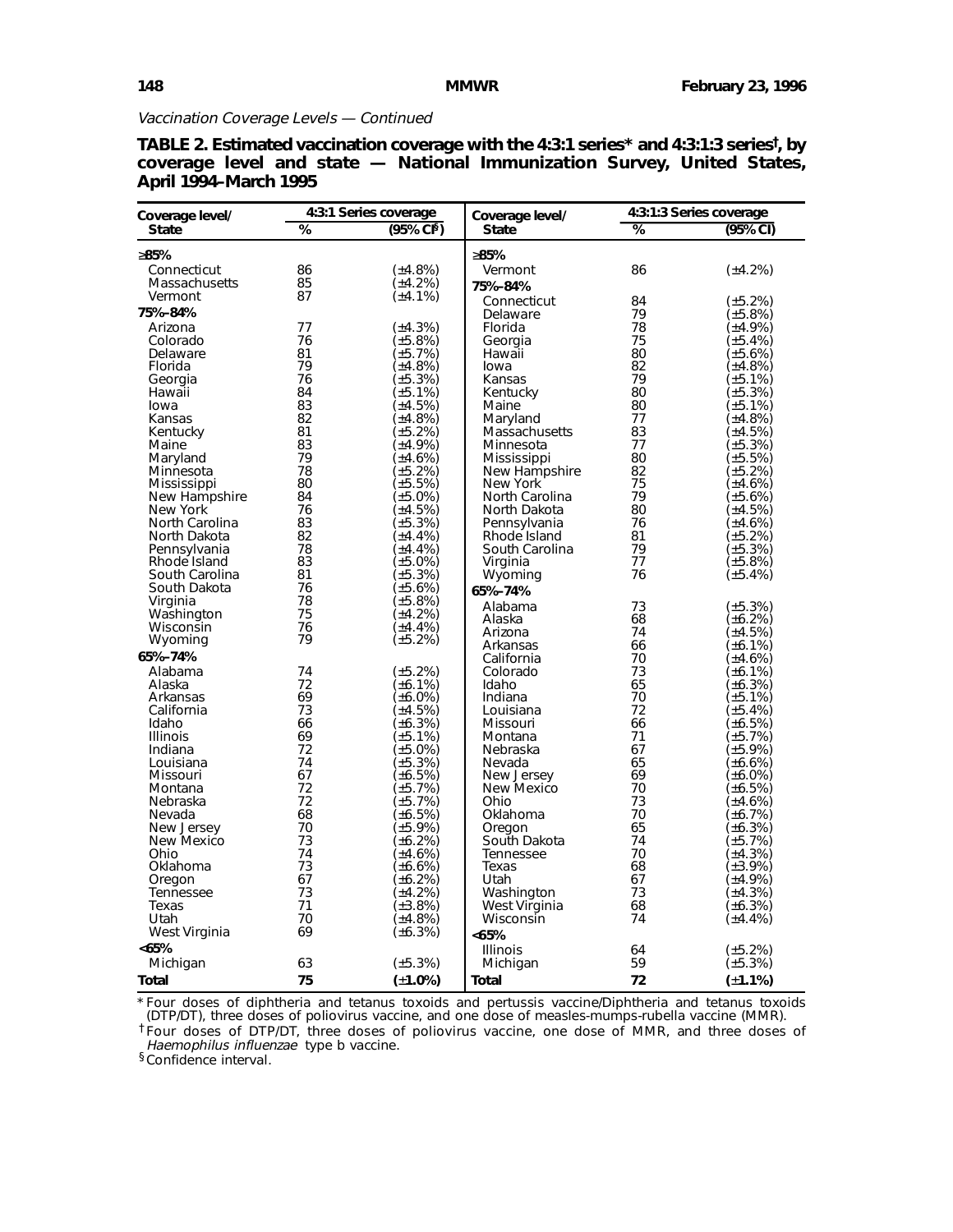substantially >6 months after the third dose and underscore the need for boosting immunity with a fourth dose of DTP  $(7,8)$ . Findings in this report indicate that coverage with four doses of DTP was the lowest of the four vaccines included in the combined series, emphasizing the importance of intensifying efforts to ensure timely administration of the fourth dose of DTP and the need for simultaneous administration with other vaccines recommended for children aged 12–18 months.

|                         |      | 4:3:1 Series   |                         | 4:3:1:3 Series |                |  |  |  |
|-------------------------|------|----------------|-------------------------|----------------|----------------|--|--|--|
| Coverage level/         |      | coverage       | Coverage level/         |                | coverage       |  |  |  |
| Area                    | $\%$ | (95% CI§)      | Area                    | %              | (95% CI)       |  |  |  |
| ≥85%                    |      |                | ≥85%                    |                |                |  |  |  |
| <b>Boston</b>           | 87   | $(\pm 5.2\%)$  | <b>Boston</b>           | 87             | $(\pm 5.2\%)$  |  |  |  |
| Santa Clara Co., Calif. | 85   | $(\pm 4.9\%)$  | 75%-84%                 |                |                |  |  |  |
| 75%-84%                 |      |                | Baltimore               | 77             | (± 6.1%)       |  |  |  |
| <b>Baltimore</b>        | 80   | $(\pm 5.8\%)$  | Cuyahoga Co., Ohio      | 82             | (± 5.5%)       |  |  |  |
| Cuyahoga Co., Ohio      | 84   | $(\pm 5.3\%)$  | El Paso Co., Tex.       | 79             | $(\pm 5.4\%)$  |  |  |  |
| Dade Co., Fla.          | 77   | (± 6.4%)       | Fulton/DeKalb cos., Ga. | 75             | (± 6.9%)       |  |  |  |
| El Paso Co., Tex.       | 82   | $(\pm 5.1\%)$  | Jefferson Co., Ala.     | 75             | (± 6.3%)       |  |  |  |
| Fulton/DeKalb cos., Ga. | 77   | $(\pm 6.7\%)$  | Marion Co., Ind.        | 78             | (± 6.1%)       |  |  |  |
| Jefferson Co., Ala.     | 78   | (± 6.0%)       | Milwaukee Co., Wis.     | 77             | (± 6.0%)       |  |  |  |
| Kings Co., Wash.        | 78   | $(\pm 5.3\%)$  | New York City           | 75             | (± 6.5%)       |  |  |  |
| Maricopa Co., Ariz.     | 77   | (± 6.1%)       | Santa Clara Co., Calif. | 80             | (± 5.6%)       |  |  |  |
| Marion Co., Ind.        | 81   | $(\pm 5.8\%)$  | 65%-74%                 |                |                |  |  |  |
| Milwaukee Co., Wis.     | 80   | $(\pm 5.7\%)$  | Dade Co., Fla.          | 74             | (± 6.6%)       |  |  |  |
| New York City           | 76   | (± 6.5%)       | Dallas Co., Tex.        | 66             | $(\pm 7.0\%)$  |  |  |  |
| 65%-74%                 |      |                | Davidson Co., Tenn.     | 67             | (± 6.4%)       |  |  |  |
| Bexar Co., Tex.         | 67   | (± 6.5%)       | District of Columbia    | 67             | $(\pm 7.3\%)$  |  |  |  |
| Dallas Co., Tex.        | 71   | (± 6.6%)       | Duval Co., Fla.         | 71             | (± 6.2%)       |  |  |  |
| Davidson Co., Tenn.     | 69   | (± 6.3%)       | Franklin Co., Ohio      | 70             | (± 6.8%)       |  |  |  |
| District of Columbia    | 72   | $(\pm 7.0\%)$  | Kings Co., Wash.        | 74             | $(\pm 5.6\%)$  |  |  |  |
| Duval Co., Fla.         | 74   | (± 6.0%)       | Los Angeles Co., Calif. | 68             | $(\pm 7.7\%)$  |  |  |  |
| Franklin Co., Ohio      | 71   | (± 6.8%)       | Maricopa Co., Ariz.     | 74             | (± 6.3%)       |  |  |  |
| Los Angeles Co., Calif. | 73   | $(\pm 7.5\%)$  | Orleans Parish, La.     | 66             | $(\pm 7.8\%)$  |  |  |  |
| Orleans Parish, La.     | 67   | $(\pm 7.8%)$   | Philadelphia Co., Pa.   | 69             | $(\pm 7.4\%)$  |  |  |  |
| Philadelphia Co., Pa.   | 71   | $(\pm 7.3\%)$  | San Diego Co., Calif.   | 72             | $(\pm 5.8\%)$  |  |  |  |
| San Diego Co., Calif.   | 74   | (± 5.8%)       | Shelby Co., Tenn.       | 71             | $(\pm 7.0\%)$  |  |  |  |
| Shelby Co., Tenn.       | 73   | (± 6.9%)       | <65%                    |                |                |  |  |  |
| < 65%                   |      |                | Bexar Co., Tex.         | 64             | (± 6.6%)       |  |  |  |
| Chicago                 | 61   | $(\pm 8.7\%)$  | Chicago                 | 61             | $(\pm 8.7\%)$  |  |  |  |
| Detroit                 | 52   | $(\pm 8.2\%)$  | Detroit                 | 46             | (± 8.0%)       |  |  |  |
| Houston                 | 62   | $(\pm 8.1\%)$  | Houston                 | 58             | (± 8.0%)       |  |  |  |
| Newark, N.J.            | 62   | $(\pm 10.0\%)$ | Newark, N.J.            | 55             | $(\pm 10.1\%)$ |  |  |  |

| TABLE 3. Estimated vaccination coverage with the 4:3:1 series* and the 4:3:1:3 series <sup>†</sup> , |  |
|------------------------------------------------------------------------------------------------------|--|
| by coverage level and selected urban area - National Immunization Survey, United                     |  |
| States, April 1994–March 1995                                                                        |  |

\*Four doses of diphtheria and tetanus toxoids and pertussis vaccine/Diphtheria and tetanus toxoids (DTP/DT), three doses of poliovirus vaccine, and one dose of measles-mumps-rubella vaccine (MMR).

†Four doses of DTP, three doses of poliovirus vaccine, one dose of MMR, and three doses of Haemophilus influenzae type b vaccine.

§Confidence interval.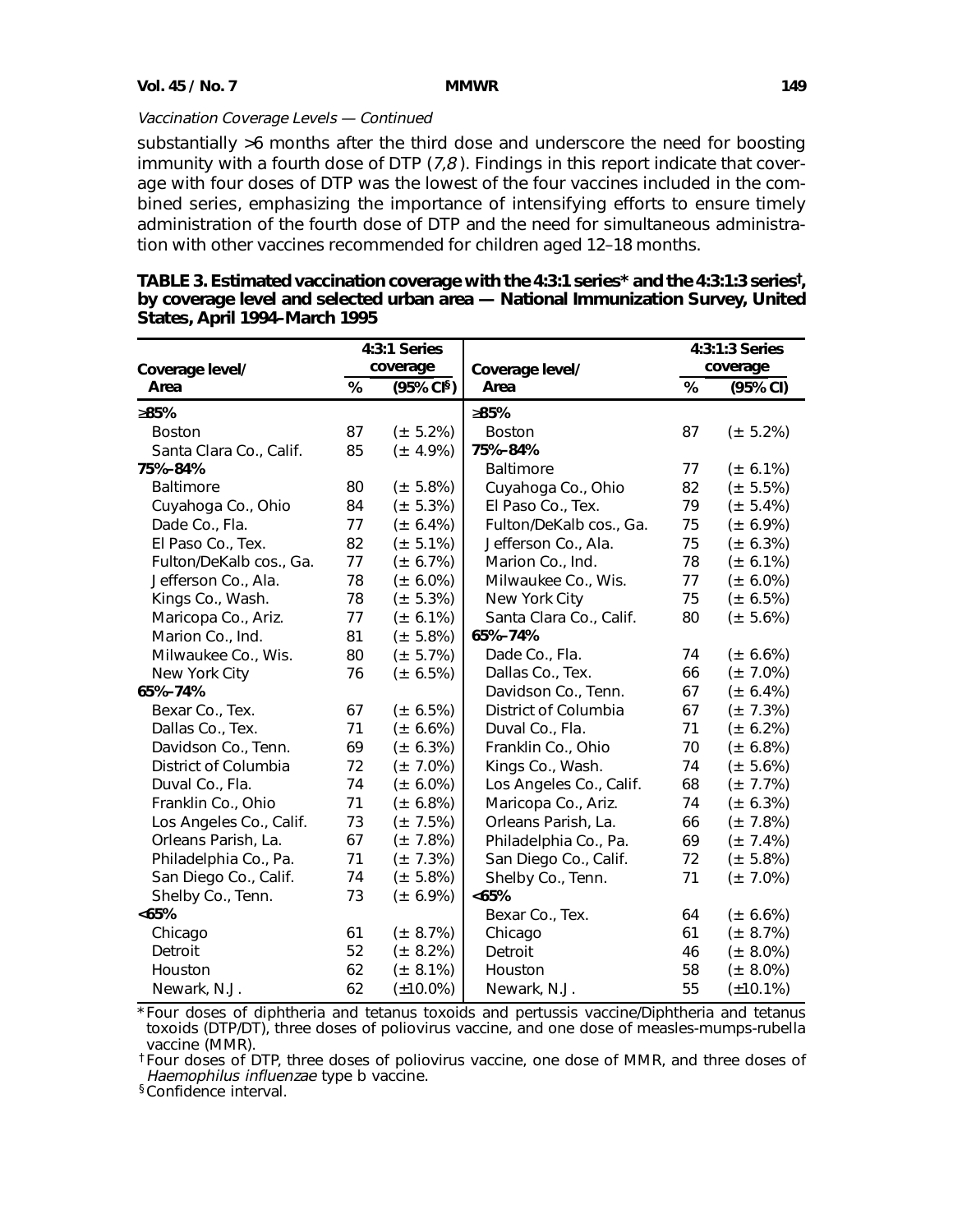One of the national health objectives for the year 2000 is to achieve series-complete coverage for the recommended vaccines among at least 90% of children aged 2 years (objective 20.11) (2 ). Series-specific coverage levels that include Hib (i.e., 4:3:1:3 series) are reported here. All children included in the survey were born after October 1990, when recommendations for universal Hib vaccination of infants became effective.

Coverage levels varied substantially by state and large urban areas (e.g., a difference of 27 percentage points in 4:3:1:3 coverage between the states and 41 percentage points between the urban areas with the highest and lowest reported coverage levels). Although reasons for these differences have not been determined, these findings suggest that the national goals are achievable and that effective approaches should be adapted from the most successful areas. Efforts must be intensified to increase coverage among children in those areas with the lowest coverage.

Publication of the state NIS data in August 1995 assisted in strengthening vaccination program activities at the state level in some areas with the lowest coverage (9 ). For example, in Michigan, related efforts have included creation of a new plan to address undervaccination; organization of meetings with health-care providers, community groups, and business leaders to discuss undervaccination; and conducting an immunization summit at which the Michigan Department of Public Health initiated a new statewide vaccination information campaign. In Missouri, the governor established as a priority the need to increase vaccination levels of children aged <2 years and established goals of increasing levels to 75% by 1996 and to 90% by 1997. CDC will continue to use data from NIS and NHIS to evaluate progress toward national vaccination goals and to stimulate further efforts to improve vaccination coverage.

## References

- 1. CDC. Reported vaccine-preventable diseases—United States, 1993, and the Childhood Immunization Initiative. MMWR 1994;43:57–60.
- 2. Public Health Service. Healthy people 2000: national health promotion and disease prevention objectives—full report, with commentary. Washington, DC: US Department of Health and Human Services, Public Health Service, 1991; DHHS publication no. (PHS)91-50212.
- 3. Cochran WG. Double sampling. In: Cochran WG. Sampling techniques. 3rd ed. New York: John Wiley & Sons, Inc, 1977:327–58.
- 4. Massey JT, Botman SL. Weighting adjustments for random digit dialed surveys. In: Groves RM, Biemer PP, Lyberg LE, Massey JT, Nicholls WL, Waksborg J. Telephone survey methodology. New York: John Wiley & Sons, Inc, 1988:143–60.
- 5. CDC. Recommended childhood immunization schedule—United States, 1995. MMWR 1995; 44(no. RR-5).
- 6. CDC. Hepatitis B virus: a comprehensive strategy for eliminating transmission in the United States through universal childhood vaccination: recommendations of the Immunization Practices Advisory Committee (ACIP). MMWR 1991;40(no. RR-13).
- 7. Greco D, Salmaso S, Mastrantonio P, et al. A controlled trial of two acellular vaccines and one whole-cell vaccine against pertussis. N Engl J Med 1996;334:341–8.
- 8. Gustafsson L, Hallander HO, Olin P, Reizenstein E, Storsaeter J. A controlled trial of a twocompound acellular, a five-component acellular, and a whole-cell pertussis vaccine. N Engl J Med 1996;334:349–55.
- 9. CDC. State and national vaccination coverage levels among children aged 19–35 months— United States, April–December 1994. MMWR 1995;44:613,619–23.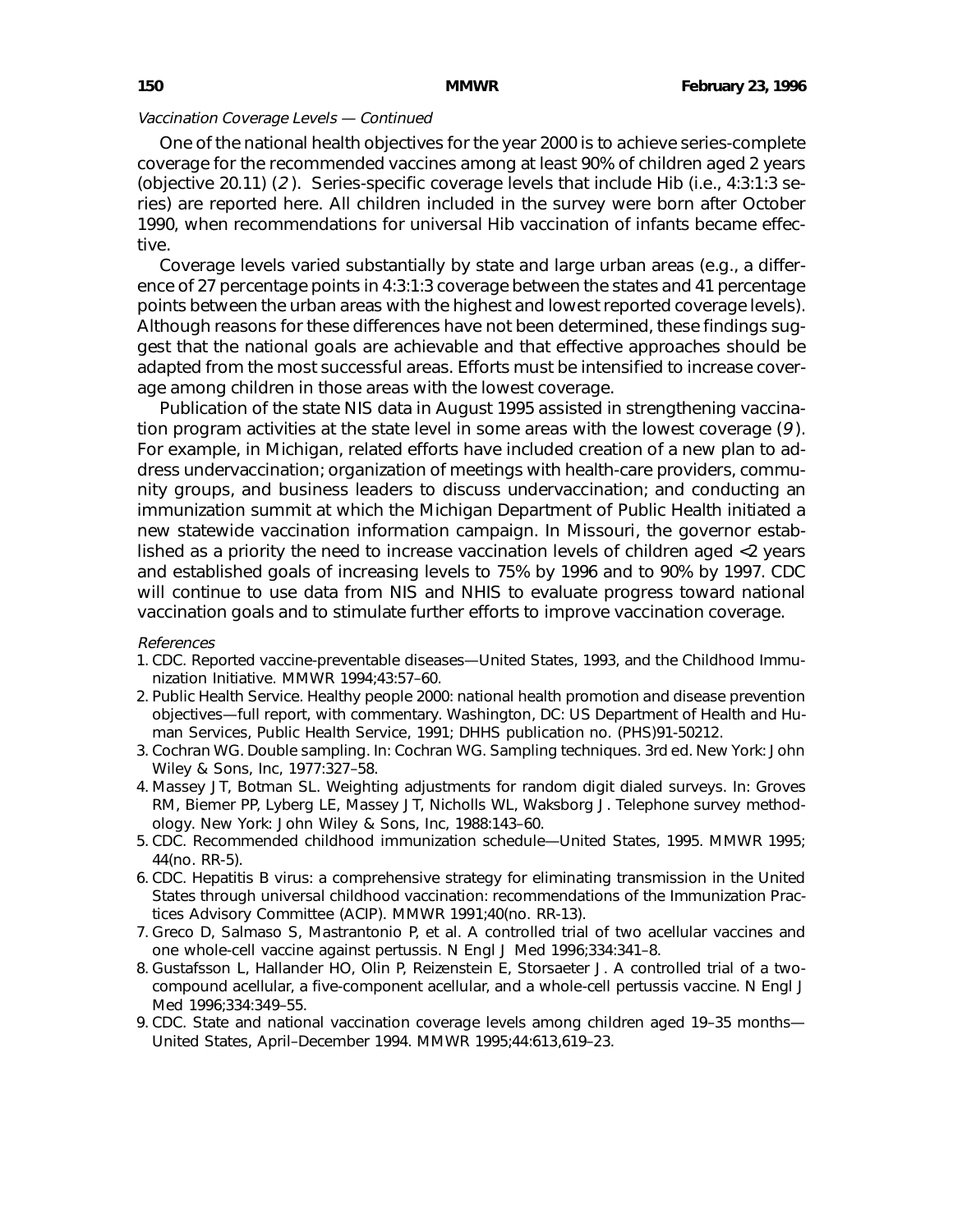# <span id="page-6-0"></span>**Continued Sexual Risk Behavior Among HIV-Seropositive, Drug-Using Men — Atlanta; Washington, D.C.; and San Juan, Puerto Rico, 1993**

Behaviors associated with increased risk for sexual transmission of human immunodeficiency virus (HIV) by infected persons include unprotected intercourse, multiple sex partners, use of crack cocaine, failure to disclose serostatus to sex partners, and trading sex for money or drugs. Some sexually active, HIV-infected persons in the United States continue to practice risky behaviors (1–4 ). To characterize continued sexual risk behaviors among HIV-positive, illicit-drug–using men, in 1993 CDC analyzed data from such men recruited for a small group-intervention program in three cities—Atlanta; Washington, D.C.; and San Juan, Puerto Rico. This report summarizes the results of that analysis, which indicate that some seropositive men continue to engage in unprotected sex.

Data were collected from interviews administered by trained, on-site interviewers of 120 men known to be HIV-seropositive and illicit-drug users. They were recruited through support groups and a day drug-treatment program for assisting HIV-infected persons; four persons were excluded because of incomplete data. The 116 men included 63 from San Juan, 38 from Atlanta, and 15 from Washington; all reported use of injected drugs or noninjection use of cocaine during the preceding year. Information obtained during the interviews included demographic data; respondents' perceptions of personal health; HIV-related services received; and sexual risk behaviors, including unprotected sexual intercourse with steady, nonsteady, and commercial sex partners (i.e., men who were male prostitutes or had had sex with prostitutes). Risk behaviors were reported for sexual activity during the preceding 30 days. To assess an association between unprotected sex and selected characteristics (i.e., race/ethnicity, age, perceptions of health status, services being received, use of crack cocaine, route of drug administration, and frequency of drug use), data on the men reporting unprotected anal or vaginal sex were analyzed by contingency table chi-square techniques.

The mean age of the 116 men was 36 years (range: 22–54 years). The men had known of their HIV seropositivity for an average of 49 months, and most (100 [86%]) were participating in two or more HIV-related services, including case management, HIV and substance-abuse–related support groups, and medical care; 60 (52%) had been admitted to residential drug treatment for at least 1 month during the preceding year. Most (83 [72%]) reported having used crack cocaine.

Of the 116 men, 35 (30%) reported engaging in sexual intercourse ≥12 times during the preceding 30 days. A total of 39 (34%) reported two or more sex partners, 32 (28%) reported having vaginal or anal sex without a condom, and 22 (23%) reported having traded sex for drugs or money. A total of 37 (32%) had not disclosed their HIV status to all partners, and 73 (63%) were either unaware of any partners' HIV status or believed they were negative.

The 32 men who reported sex without a condom were significantly more likely than those who used condoms to report multiple sex partners, having oral sex, trading sex for money or drugs, failure to disclose HIV serostatus, and having intercourse ≥12 times (p≤0.05). These men were at high risk for infecting their sex partners and reported a mean of four sex partners (range: one–25) with an average of 14 sex acts without a condom for all partners during the preceding month.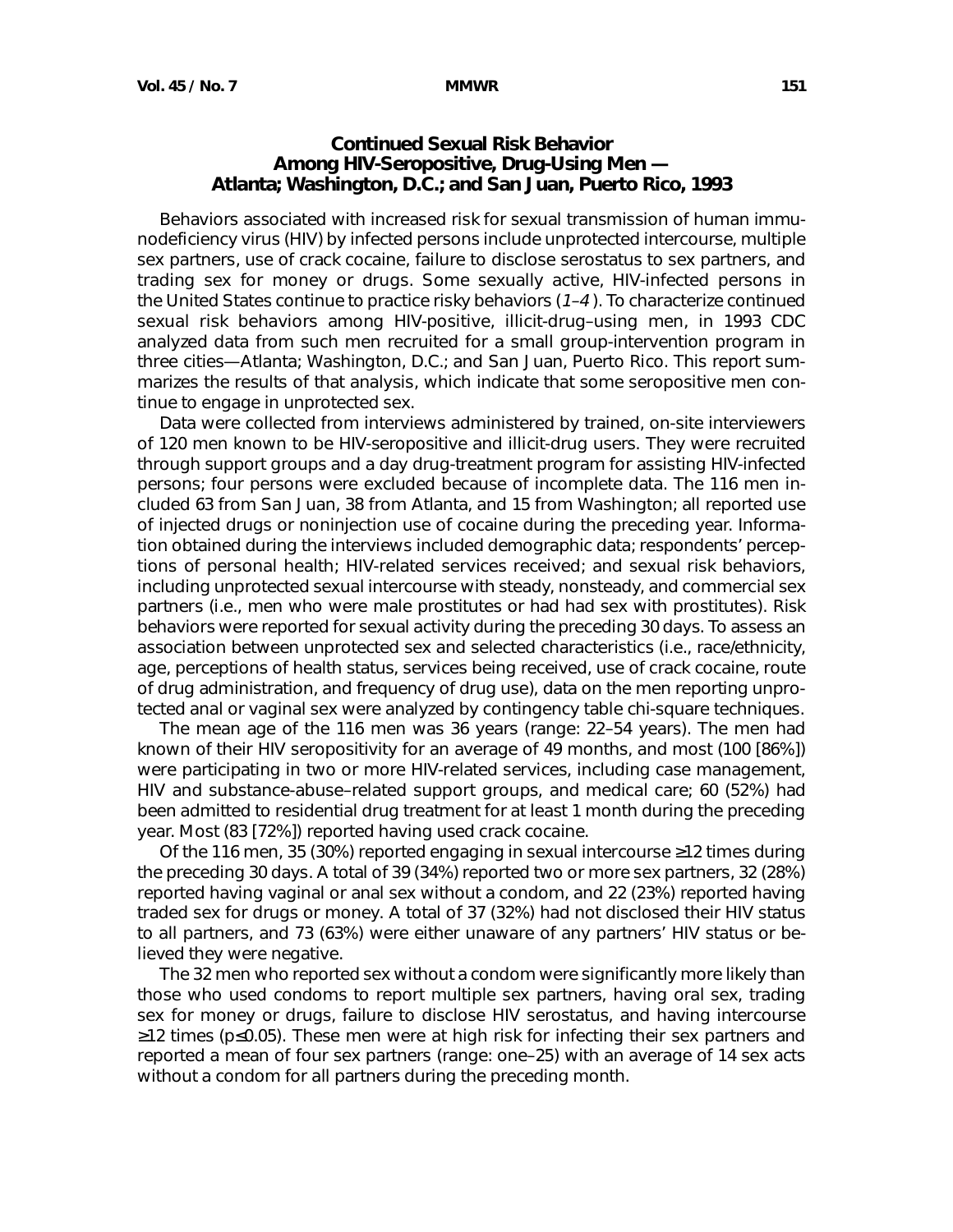### Sexual Risk Behavior — Continued

Reported by: SC Kalichman, PhD, Psychology Dept, Georgia State Univ, Atlanta. Behavioral Intervention Research Br, Div of STD Prevention, National Center for Prevention Svcs, CDC.

**Editorial Note:** The findings in this report underscore that some persons with HIV infection need ongoing assistance and support to acquire and maintain safer sex practices. For example, in this study, men who reported not using condoms were more likely than men who reported using condoms to report trading sex for money or drugs. This finding indicates the need for further characterization of the behavioral and environmental determinants of continued unsafe sexual behavior among HIV-seropositive, illicit-drug users. In addition, the findings indicate opportunities for strengthening prevention because most of these men already were linked to ongoing community programs that provide drug treatment, mental health services, health care, and psychologic support. Such programs also should educate, motivate, and assist patients in acquiring skills needed to maintain safer practices.

### References

- 1. Higgins DH, Galavotti C, O'Reilly KR, et al. Evidence for the effects of HIV antibody counseling and testing on risk behaviors. JAMA 1991;266:2419–29.
- 2. Cleary PD, VanDevanter N, Rogers TP, et al. Behavior changes after notification of HIV infection. Am J Public Health 1991;81:1586–90.
- 3. Otten MW, Zaidi AA, Wroten JE, et al. Changes in sexually transmitted disease rates after HIV testing and post-test counseling, Miami, 1988 to 1989. Am J Public Health 1993;83:529–33.
- 4. Singh BK, Koman JJ, Catan VM, et al. Sexual risk behavior among injection drug-using human immunodeficiency virus-positive clients. Int J Addict 1993;28:735–47.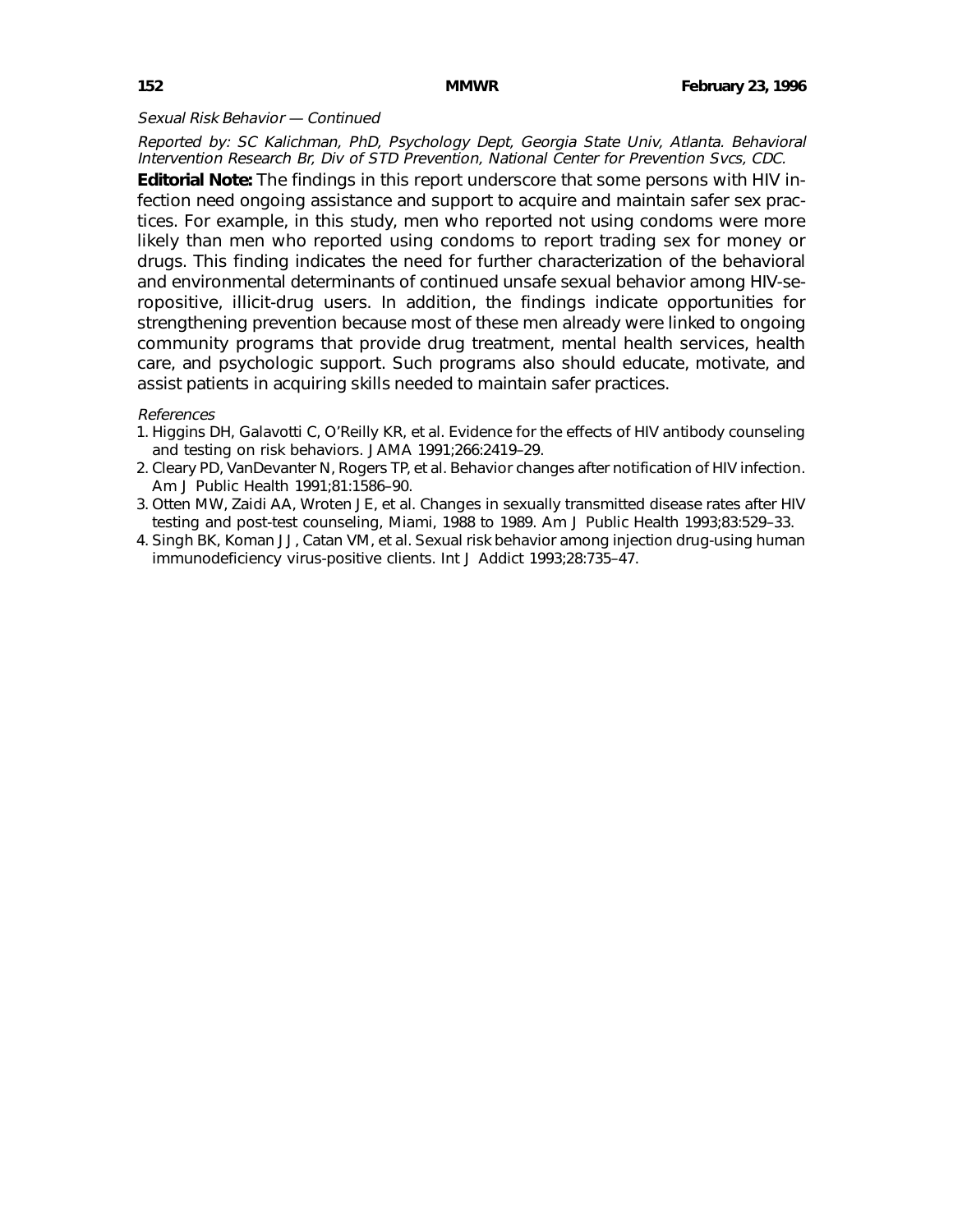

## **FIGURE I. Selected notifiable disease reports, comparison of 4-week totals ending February 17, 1996, with historical data — United States**

|                                                                                                                                                                                              | Cum. 1996 |                                                                                                                                                                                                                                                                       | Cum. 1996 |
|----------------------------------------------------------------------------------------------------------------------------------------------------------------------------------------------|-----------|-----------------------------------------------------------------------------------------------------------------------------------------------------------------------------------------------------------------------------------------------------------------------|-----------|
| Anthrax<br><b>Brucellosis</b><br>Cholera<br>Congenital rubella syndrome<br>Cryptosporidiosis*<br>Diphtheria<br>Encephalitis: California*<br>eastern equine*<br>St. Louis*<br>western equine* | 5<br>113  | HIV infection, pediatric* <sup>§</sup><br>Plague<br>Poliomyelitis, paralytic <sup>11</sup><br>Psittacosis<br>Rabies, human<br>Rocky Mountain spotted fever (RMSF)<br>Streptococcal toxic-shock syndrome*<br>Syphilis, congenital**<br>Tetanus<br>Toxic-shock syndrome | 26<br>16  |
| Hansen Disease<br>Hantavirus pulmonary syndrome <sup>*1</sup>                                                                                                                                | 8         | <b>Trichinosis</b><br><b>Typhoid fever</b>                                                                                                                                                                                                                            |           |

## **TABLE I. Summary — cases of selected notifiable diseases, United States, cumulative, week ending February 17, 1996 (7th Week)**

Not notifiable in all states.

Tupdated weekly from reports to the Division of Viral and Rickettsial Diseases, National Center for Infectious Diseases (NCID).<br>
§ Updated monthly to the Division of HIV/AIDS Prevention, National Center for Prevention Serv

uary 30, 1996.<br>¶No suspected cases of polio reported for 1996.<br>\*\*Updated quarterly from reports to the Division of STD Prevention, NCPS. First quarter 1996 is not yet available.

-: no reported cases

<sup>\*</sup>The large apparent decrease in the number of reported cases of measles (total) reflects dramatic fluctuations in the historical baseline. (Ratio [log scale] for week 7 measles [total] is 0.020408.) †Ratio of current 4-week total to mean of 15 4-week totals (from previous, comparable, and subsequent 4-week periods for the past 5 years). The point where the hatched area begins is based on the mean and two standard deviations of these 4-week totals.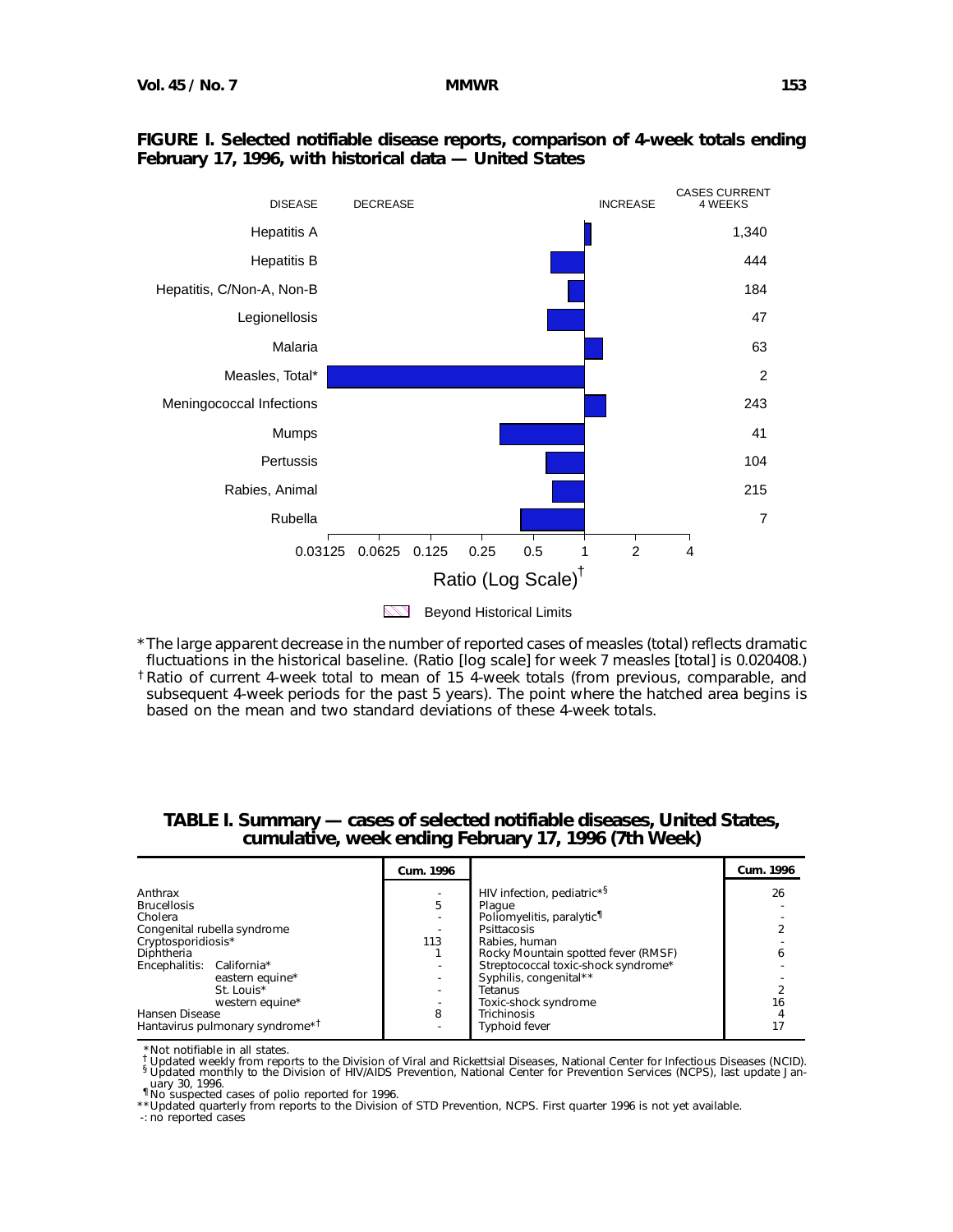|                             |                     |                      |                   | coli 0157:H7                     | Escherichia                                |                                            |                      |                                                      | <b>Hepatitis</b>                           |                      |                       |
|-----------------------------|---------------------|----------------------|-------------------|----------------------------------|--------------------------------------------|--------------------------------------------|----------------------|------------------------------------------------------|--------------------------------------------|----------------------|-----------------------|
|                             | AIDS*<br>Cum.       | Cum.                 | Chlamydia<br>Cum. | <b>NETSS<sup>t</sup></b><br>Cum. | <b>PHLIS</b> <sup>§</sup><br>Cum.          | Gonorrhea<br>Cum.                          | Cum.                 | Cum.                                                 | C/NA,NB<br>Cum.                            | Cum.                 | Legionellosis<br>Cum. |
| <b>Reporting Area</b>       | 1996                | 1995                 | 1996              | 1996                             | 1996                                       | 1996                                       | 1995                 | 1996                                                 | 1995                                       | 1996                 | 1995                  |
| UNITED STATES               | 4,357               | 9,266                | 19,371            | 81                               | 16                                         | 33,302                                     | 52,063               | 338                                                  | 507                                        | 82                   | 136                   |
| <b>NEW ENGLAND</b><br>Maine | 208<br>7            | 502<br>15            | 1,325             | 15<br>2                          | $\overline{2}$<br>$\overline{\phantom{a}}$ | 918<br>3                                   | 836<br>8             | 7<br>$\overline{a}$                                  | 6<br>$\overline{a}$                        | $\overline{4}$<br>1  |                       |
| N.H.<br>Vt.                 | 3                   | 5                    | 84                | 1<br>3                           | 1<br>1                                     | 15<br>14                                   | 16<br>3              | $\overline{\phantom{a}}$<br>3                        | ÷.<br>Ĭ.                                   | ÷<br>J.              |                       |
| Mass.                       | 135                 | 285                  | 930               | 6                                | Ĭ.                                         | 336                                        | 462                  | 4                                                    | 6                                          | 2                    |                       |
| R.I.<br>Conn.               | 9<br>54             | 28<br>169            | 311<br>٠.         | 2<br>1                           | J.<br>$\overline{a}$                       | 73<br>477                                  | 70<br>277            | $\overline{\phantom{a}}$<br>$\overline{\phantom{a}}$ | $\overline{a}$<br>$\overline{\phantom{a}}$ | 1<br>N               | Ν                     |
| MID. ATLANTIC               | 1,235               | 2,496                | 885               | 8                                | 3                                          | 862                                        | 5,825                | 24                                                   | 41                                         | 11                   | 15                    |
| Upstate N.Y.<br>N.Y. City   | 158<br>696          | 248<br>1,567         | N                 | 7                                | 3<br>٠                                     | $\overline{a}$<br>$\overline{\phantom{a}}$ | 980<br>1,923         | 22<br>1                                              | 18<br>1                                    | 4<br>٠               | 3<br>1                |
| N.J.                        | 244                 | 445                  | 885               |                                  | Ĭ.                                         | 406                                        | 529                  | $\overline{\phantom{a}}$                             | 17                                         | $\blacksquare$       | 4                     |
| Pa.<br>E.N. CENTRAL         | 137<br>419          | 236<br>692           | 5,594             | N<br>11                          | J.<br>1                                    | 456<br>6,583                               | 2,393                | 1<br>43                                              | 5<br>43                                    | $\overline{7}$<br>32 | 7<br>55               |
| Ohio                        | 143                 | 124                  | 749               | 8                                | $\overline{a}$                             | 493                                        | 11,632<br>4,044      | 2                                                    | 1                                          | 15                   | 22                    |
| Ind.<br>III.                | 50<br>156           | 78<br>245            | 1,304             | 2<br>1                           | ÷.<br>$\overline{a}$                       | 1,132<br>2,518                             | 1,057<br>2,588       | $\overline{\phantom{a}}$<br>1                        | $\overline{\phantom{a}}$<br>16             | 6<br>$\blacksquare$  | $\overline{7}$<br>11  |
| Mich.                       | 37                  | 216                  | 3,281             |                                  | 1                                          | 2,221                                      | 2,990                | 40                                                   | 26                                         | 11                   | 7                     |
| Wis.<br>W.N. CENTRAL        | 33<br>145           | 29<br>197            | 260<br>1,955      | N<br>12                          | ÷,<br>4                                    | 219<br>1,629                               | 953<br>2,930         | $\overline{\phantom{a}}$<br>53                       | $\overline{a}$<br>12                       | 3                    | 8<br>14               |
| Minn.                       | 20                  | 27                   |                   | 2                                | 2                                          |                                            | 434                  |                                                      | $\overline{\phantom{a}}$                   |                      |                       |
| lowa<br>Mo.                 | 17<br>53            | 14<br>97             | 59<br>1,382       | 2<br>1                           | 1<br>$\overline{\phantom{a}}$              | 23<br>1,198                                | 204<br>1,655         | 31<br>22                                             | $\overline{2}$<br>6                        | 1<br>1               | 2<br>12               |
| N. Dak.                     | 2                   |                      |                   | 1                                | 1<br>Ĭ.                                    | 19                                         | 23                   |                                                      | 1                                          |                      |                       |
| S. Dak.<br>Nebr.            | 15                  | 20                   | 126<br>388        | 1                                | $\overline{a}$                             | 57                                         | 158                  |                                                      | 1                                          | 1                    |                       |
| Kans.                       | 38                  | 39                   |                   | 5                                | ÷,                                         | 332                                        | 456                  |                                                      | $\overline{2}$                             |                      |                       |
| S. ATLANTIC<br>Del.         | 880<br>32           | 2,224<br>32          | 5,851             | 9                                | J.                                         | 14,000<br>227                              | 15,883<br>295        | 17                                                   | 34<br>$\overline{a}$                       | 10                   | 29                    |
| Md.<br>D.C.                 | 69<br>64            | 347<br>140           | 616<br>N          | N<br>$\overline{\phantom{a}}$    | Ĭ.                                         | 1,870<br>667                               | 2,111<br>901         |                                                      | 1<br>÷,                                    | 1<br>1               | 8<br>1                |
| Va.                         | 36                  | 233                  | 1,631             | N                                |                                            | 1,192                                      | 1,632                | 1                                                    |                                            | 2                    |                       |
| W. Va.<br>N.C.              | 7<br>1              | 5<br>85              |                   | N<br>4                           | Ĭ.                                         | 45<br>2,686                                | 73<br>3,538          | 3<br>5                                               | 6<br>11                                    | 1<br>3               | 3<br>$\overline{7}$   |
| S.C.                        | 13                  | 75                   |                   | 1                                |                                            | 1,649                                      | 1,775                | 1                                                    | 1                                          | 1                    | 3                     |
| Ga.<br>Fla.                 | 215<br>443          | 235<br>1,072         | 1,001<br>2,603    | 1                                | ÷,                                         | 3,230<br>2,434                             | 2,748<br>2,810       | ÷,<br>7                                              | 3<br>12                                    | 1                    | 4<br>3                |
| E.S. CENTRAL                | 152                 | 272                  | 1,110             | 3                                |                                            | 3,747                                      | 5,665                | 3                                                    | 239                                        | 9                    | 6                     |
| Ky.<br>Tenn.                | 43<br>56            | 37<br>127            | 1,101             | $\overline{a}$<br>N              |                                            | 582<br>1,201                               | 732<br>1,393         | $\overline{\phantom{a}}$<br>3                        | 2<br>236                                   | $\overline{2}$<br>3  | 2<br>2                |
| Ala.                        | 35                  | 35<br>73             | 9                 | 1<br>$\overline{2}$              | ÷,                                         | 1,876                                      | 2,298                |                                                      | 1<br>Ĭ.                                    | 4                    | 1<br>1                |
| Miss.<br>W.S. CENTRAL       | 18<br>495           | 904                  | 684               | 3                                | 1                                          | 88<br>2,123                                | 1,242<br>3,938       | $\overline{a}$<br>44                                 | $\overline{7}$                             |                      | 1                     |
| Ark.                        | 19                  | 45                   |                   | 2                                |                                            | 438                                        | 439                  |                                                      |                                            |                      |                       |
| La.<br>Okla.                | 113<br>1            | 168<br>57            | 684               | N<br>1                           | 1                                          | 1,173<br>512                               | 1,737<br>58          | $\overline{7}$<br>30                                 | 5                                          |                      | 1                     |
| Tex.                        | 362                 | 634                  |                   |                                  |                                            |                                            | 1,704                | $\overline{7}$                                       | 2                                          |                      |                       |
| <b>MOUNTAIN</b><br>Mont.    | 120<br>2            | 209<br>7             | 523               | $\overline{7}$                   | 1                                          | 846<br>2                                   | 1,254<br>17          | 94<br>3                                              | 46<br>2                                    | 4                    | 12<br>1               |
| Idaho                       | 1                   | 5<br>4               | 190<br>85         | 2<br>$\overline{\phantom{a}}$    | $\overline{a}$                             | 9<br>6                                     | 19<br>$\overline{7}$ | 33<br>27                                             | 7<br>16                                    | $\overline{a}$       | 1                     |
| Wyo.<br>Colo.               | 54                  | 76                   |                   | 3                                | 1                                          | 284                                        | 407                  | 4                                                    | 12                                         | 4                    | 5                     |
| N. Mex.<br>Ariz.            | 8<br>37             | $\overline{7}$<br>38 |                   | N                                |                                            | 139<br>329                                 | 173<br>390           | 17<br>6                                              | 4<br>$\overline{2}$                        |                      | $\mathbf{1}$          |
| Utah                        | 17                  | 5                    | 68                | 1                                |                                            | 26                                         | 24                   | 4                                                    | 3                                          |                      | 2                     |
| Nev.<br><b>PACIFIC</b>      | 1<br>703            | 67<br>1,770          | 180<br>1,444      | 1<br>13                          | 4                                          | 51<br>2,594                                | 217<br>4,100         | 53                                                   | $\overline{\phantom{a}}$<br>79             | 9                    | $\overline{2}$<br>4   |
| Wash.                       | 65                  | 93                   | 1,298             | 3                                | 4                                          | 356                                        | 350                  | 5                                                    | 7                                          |                      |                       |
| Oreg.<br>Calif.             | 48<br>580           | 59<br>1,539          |                   | 4<br>4                           |                                            | 9<br>2,125                                 | 42<br>3,487          | $\overline{2}$<br>26                                 | 4<br>60                                    | 9                    | 2                     |
| Alaska                      | 3<br>$\overline{7}$ | 18<br>61             | N                 | Ν                                |                                            | 63                                         | 136<br>85            | 1<br>19                                              | 8                                          |                      | 2                     |
| Hawaii<br>Guam              |                     |                      | 146               | N                                |                                            | 41                                         | 12                   |                                                      |                                            |                      |                       |
| P.R.                        | 255                 | 494                  | N                 | N                                | U                                          | 33                                         | 75                   | 8                                                    | $\overline{7}$                             |                      |                       |
| V.I.<br>Amer. Samoa         | 1                   |                      | N                 | N<br>N                           | U<br>U                                     |                                            | 4                    |                                                      |                                            |                      |                       |
| C.N.M.I.                    |                     |                      | N                 | N                                | U                                          |                                            | 4                    |                                                      |                                            |                      |                       |

**TABLE II. Cases of selected notifiable diseases, United States, weeks ending February 17, 1996, and February 18, 1995 (7th Week)**

N: Not notifiable U: Unavailable -: no reported cases C.N.M.I.: Commonwealth of Northern Mariana Islands

\*Updated monthly to the Division of HIV/AIDS Prevention, National Center for Prevention Services, last update January 30, 1996.<br><sup>†</sup>National Electronic Telecommunications System for Surveillance.<br><sup>§</sup>Public Health Laboratory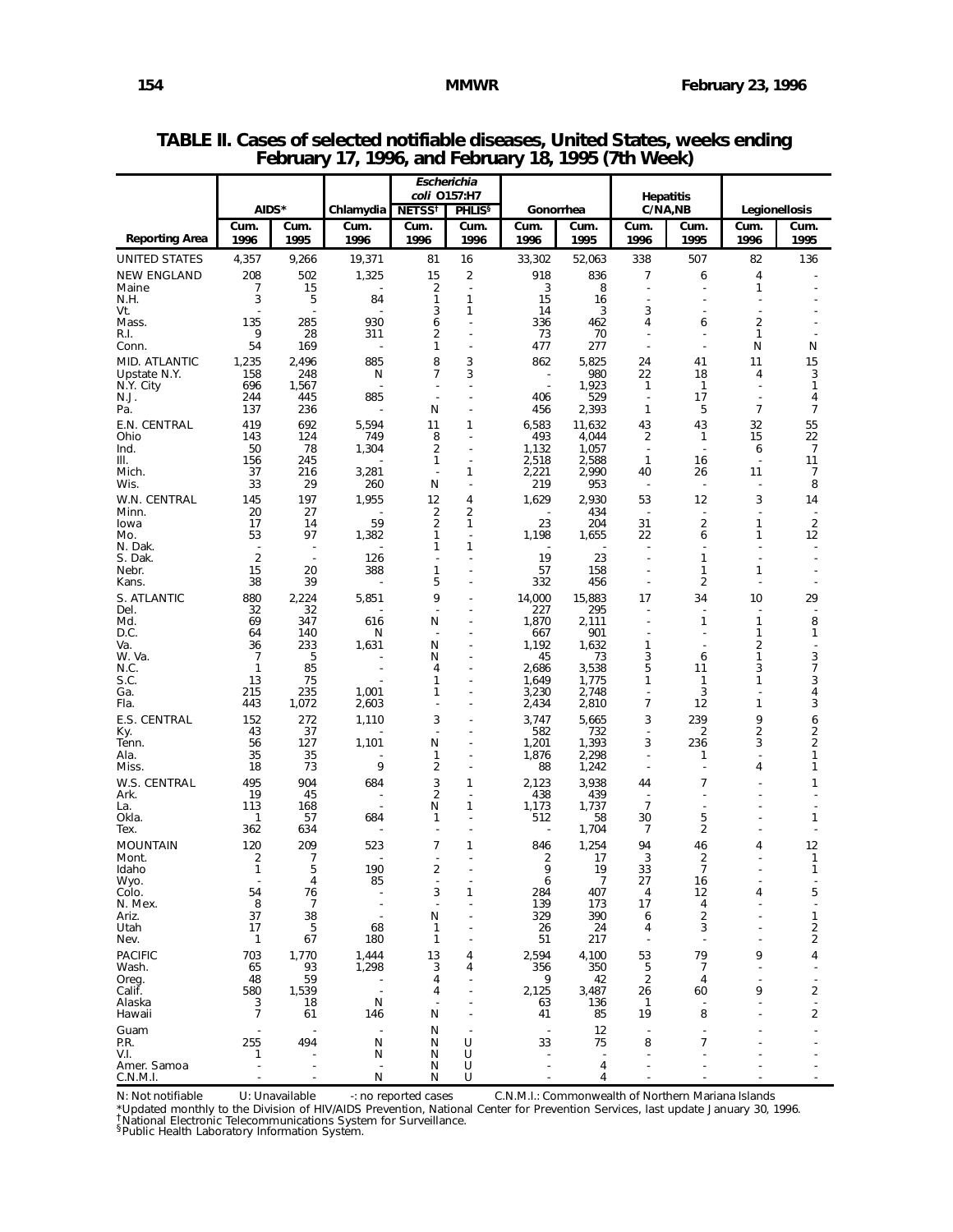|                             | Lyme<br><b>Disease</b>        |                                | Malaria                                      |                                            | Meningococcal<br><b>Disease</b> |                               |                                | <b>Syphilis</b>                                      | <b>Tuberculosis</b>            |                                           |                                | Rabies, Animal                |
|-----------------------------|-------------------------------|--------------------------------|----------------------------------------------|--------------------------------------------|---------------------------------|-------------------------------|--------------------------------|------------------------------------------------------|--------------------------------|-------------------------------------------|--------------------------------|-------------------------------|
|                             | Cum.                          | Cum.                           | Cum.                                         | Cum.                                       | Cum.                            | Cum.                          | Cum.                           | (Primary & Secondary)<br>Cum.                        | Cum.                           | Cum.                                      | Cum.                           | Cum.                          |
| <b>Reporting Area</b>       | 1996                          | 1995                           | 1996                                         | 1995                                       | 1996                            | 1995                          | 1996                           | 1995                                                 | 1996                           | 1995                                      | 1996                           | 1995                          |
| <b>UNITED STATES</b>        | 298                           | 503                            | 95                                           | 115                                        | 503                             | 423                           | 1,245                          | 2,108                                                | 1,254                          | 1,475                                     | 359                            | 701                           |
| <b>NEW ENGLAND</b><br>Maine | 21                            | 18<br>$\overline{a}$           | 3<br>$\overline{a}$                          | 3<br>$\overline{a}$                        | 19<br>5                         | 26<br>2                       | 24                             | 26                                                   | 35<br>4                        | 24<br>$\overline{a}$                      | 53<br>$\overline{a}$           | 192                           |
| N.H.<br>Vt.                 |                               |                                | $\mathbf{1}$                                 |                                            | $\mathbf{1}$<br>$\mathbf{1}$    | 6<br>2                        |                                | $\mathbf{1}$                                         |                                |                                           | 5<br>10                        | 25<br>23                      |
| Mass.                       | 4                             | 2                              | 2                                            |                                            | 4                               | $\overline{7}$                | 12                             | 11                                                   | 8                              | 9                                         | 14                             | 97                            |
| R.I.<br>Conn.               | 12<br>5                       | $\sim$<br>16                   | $\ddot{\phantom{a}}$<br>$\ddot{\phantom{a}}$ | $\overline{2}$<br>1                        | $\overline{\phantom{a}}$<br>8   | 9                             | $\overline{a}$<br>12           | $\overline{a}$<br>14                                 | $\overline{7}$<br>16           | 6<br>9                                    | 8<br>16                        | 47                            |
| MID. ATLANTIC               | 247                           | 391                            | 26<br>9                                      | 21                                         | 30                              | 43                            | 20                             | 154                                                  | 142                            | 210                                       | 50                             | 180                           |
| Upstate N.Y.<br>N.Y. City   | 65<br>120                     | 123<br>27                      | 16                                           | $\overline{2}$<br>8                        | 7<br>5                          | 14<br>$\overline{7}$          | 10                             | 13<br>91                                             | 9<br>67                        | 20<br>94                                  | 23<br>$\overline{\phantom{a}}$ | 115                           |
| N.J.<br>Pa.                 | 62                            | 60<br>181                      | $\mathbf{1}$                                 | 7<br>4                                     | 14<br>4                         | 13<br>9                       | 6<br>4                         | 24<br>26                                             | 47<br>19                       | 44<br>52                                  | 14<br>13                       | 31<br>34                      |
| E.N. CENTRAL                | 5                             | 5                              | 10                                           | 19                                         | 59                              | 70                            | 286                            | 343                                                  | 257                            | 195                                       | $\overline{2}$                 | 1                             |
| Ohio<br>Ind.                | 4<br>1                        | 3<br>1                         | $\mathbf{1}$<br>$\mathbf{1}$                 | $\overline{\phantom{a}}$<br>$\mathbf{1}$   | 29<br>$\overline{4}$            | 19<br>12                      | 116<br>41                      | 115<br>31                                            | 48<br>16                       | 37<br>6                                   | 1                              | 1                             |
| III.<br>Mich.               |                               | 1                              | 2<br>5                                       | 15<br>$\mathbf{1}$                         | 17<br>4                         | 24<br>8                       | 79<br>30                       | 122<br>41                                            | 164<br>26                      | 105<br>44                                 |                                |                               |
| Wis.                        |                               |                                | $\mathbf{1}$                                 | 2                                          | 5                               | $\overline{7}$                | 20                             | 34                                                   | 3                              | 3                                         | 1                              | $\blacksquare$                |
| W.N. CENTRAL<br>Minn.       | 11                            | 10                             | 2<br>÷,                                      | 4<br>2                                     | 39<br>J.                        | 18                            | 53<br>L,                       | 121<br>3                                             | 30<br>7                        | 46<br>10                                  | 33<br>3                        | 38<br>$\overline{2}$          |
| lowa<br>Mo.                 | 8                             | $\overline{a}$<br>4            | 1<br>1                                       | $\overline{\phantom{a}}$<br>$\overline{2}$ | 13<br>15                        | 6<br>9                        | 4<br>46                        | 10<br>106                                            | 5<br>9                         | 12<br>14                                  | 20<br>1                        | 10<br>6                       |
| N. Dak.<br>S. Dak.          |                               |                                | ÷,                                           |                                            | 1<br>2                          |                               | Ĭ.                             | ٠<br>Ĭ.                                              | 5                              | $\overline{a}$                            | $\overline{\mathbf{c}}$<br>7   | 4<br>11                       |
| Nebr.                       | ٠                             |                                |                                              |                                            | 4                               | 1                             | 3                              | 2                                                    | Ĭ.                             | ٠                                         | Ĭ.                             | $\blacksquare$                |
| Kans.<br>S. ATLANTIC        | 3<br>12                       | 6<br>64                        | ÷,<br>20                                     | ٠<br>28                                    | 4<br>81                         | $\overline{2}$<br>70          | 391                            | 548                                                  | 4<br>121                       | 10<br>227                                 | ÷,<br>187                      | 5<br>201                      |
| Del.                        | ٠                             | 8                              | 2                                            | 1                                          | $\mathbf{1}$                    | 1                             | 9                              | 3                                                    | $\overline{a}$                 | 7                                         | 10                             | 11                            |
| Md.<br>D.C.                 | 9<br>$\blacksquare$           | 46<br>$\overline{\phantom{a}}$ | 8<br>1                                       | 5<br>3                                     | 10<br>2                         | 1<br>1                        | 65<br>13                       | 51<br>20                                             | 21<br>8                        | 62<br>15                                  | 57                             | 48<br>$\mathbf{1}$            |
| Va.<br>W. Va.               | $\overline{a}$<br>2           | $\mathbf{1}$<br>5              | 5<br>$\ddot{\phantom{a}}$                    | 3                                          | 5<br>3                          | 4                             | 56<br>1                        | 76                                                   | $\mathbf{1}$<br>10             | $\overline{\phantom{a}}$<br>13            | 52<br>3                        | 36<br>8                       |
| N.C.<br>S.C.                | 1                             | 3<br>1                         | 2<br>$\overline{\phantom{a}}$                | 4<br>$\overline{a}$                        | 12<br>15                        | 10<br>6                       | 122<br>45                      | 156<br>81                                            | 24<br>19                       | 10<br>29                                  | 26<br>6                        | 40<br>12                      |
| Ga.<br>Fla.                 |                               | $\overline{a}$                 | 2<br>$\overline{a}$                          | 3<br>9                                     | 24<br>9                         | 26<br>21                      | 43<br>37                       | 97<br>64                                             | $\overline{a}$<br>38           | 40<br>51                                  | 28<br>5                        | 36<br>9                       |
| E.S. CENTRAL                |                               | 4                              |                                              | 1                                          | 42                              | 22                            | 334                            | 508                                                  | 112                            | 112                                       | 7                              | 27                            |
| Ky.<br>Tenn.                |                               | $\overline{a}$<br>3            | $\overline{a}$                               |                                            | 6<br>3                          | 6<br>5                        | 32<br>84                       | 31<br>81                                             | 18                             | 14<br>46                                  | ÷,<br>J.                       | 3<br>12                       |
| Ala.<br>Miss.               |                               | $\overline{a}$<br>1            |                                              | 1                                          | 16<br>17                        | 8<br>3                        | 89<br>129                      | 83<br>313                                            | 57<br>37                       | 52<br>$\overline{a}$                      | 7                              | 12<br>÷,                      |
| W.S. CENTRAL                |                               |                                | 1                                            |                                            | 71                              | 42                            | 120                            | 289                                                  | 82                             | 55                                        | 1                              | 20                            |
| Ark.<br>La.                 |                               |                                | J.                                           |                                            | 8<br>15                         | 4<br>5                        | 41<br>69                       | 70<br>149                                            | 10<br>$\overline{\phantom{a}}$ | 9                                         | $\overline{\phantom{a}}$<br>÷, | 11<br>7                       |
| Okla.<br>Tex.               |                               |                                | ÷.<br>1                                      | ÷.                                         | 3<br>45                         | 6<br>27                       | 10<br>$\overline{\phantom{a}}$ | 23<br>47                                             | 9<br>63                        | 21<br>25                                  | 1<br>Ĭ.                        | 2<br>$\overline{\phantom{a}}$ |
| <b>MOUNTAIN</b>             |                               | $\mathbf{1}$                   | $\overline{7}$                               | 8                                          | 41                              | 35                            | 16                             | 37                                                   | 49                             | 59                                        | 5                              | $\overline{7}$                |
| Mont.<br>Idaho              |                               |                                | $\overline{a}$<br>1                          | 1                                          | $\mathbf{1}$<br>4               | $\mathbf{1}$<br>2             |                                | 1                                                    | 1                              | $\overline{a}$<br>$\overline{\mathbf{c}}$ |                                | 3                             |
| Wyo.<br>Colo.               |                               |                                | 4                                            | 5                                          | 2<br>$\overline{4}$             | $\mathbf{1}$<br>9             | 8                              | 18                                                   | $\boldsymbol{2}$               | 3                                         | 3<br>$\overline{\phantom{a}}$  |                               |
| N. Mex.                     |                               |                                | 1                                            | $\overline{2}$                             | 9                               | 5                             | Ĭ.                             | $\overline{7}$                                       | $\boldsymbol{2}$               | 13                                        | 1                              |                               |
| Ariz.<br>Utah               |                               |                                | ÷,<br>1                                      | ÷,                                         | 14<br>3                         | 15<br>1                       | 6<br>J.                        | 6<br>$\mathbf{1}$                                    | 37<br>$\overline{\phantom{a}}$ | 37<br>3                                   | 1<br>÷,                        | 4<br>ä,                       |
| Nev.                        |                               | 1                              | $\overline{\phantom{a}}$                     | $\overline{\phantom{a}}$                   | 4                               | 1                             | 2                              | 4                                                    | $\overline{7}$                 | $\mathbf{1}$                              |                                | $\overline{a}$                |
| <b>PACIFIC</b><br>Wash.     | 2<br>$\overline{\phantom{a}}$ | 10<br>$\sim$                   | 26<br>$\overline{\phantom{a}}$               | 31<br>3                                    | 121<br>$\overline{7}$           | 97<br>6                       | 1<br>$\overline{\phantom{a}}$  | 82<br>1                                              | 426<br>33                      | 547<br>32                                 | 21<br>$\overline{\phantom{a}}$ | 35<br>$\blacksquare$          |
| Oreg.<br>Calif.             | 1<br>1                        | $\sim$<br>10                   | $\sqrt{3}$<br>22                             | $\overline{2}$<br>24                       | 20<br>90                        | 24<br>66                      | 1<br>Ĭ.                        | $\mathbf{1}$<br>80                                   | 5<br>362                       | 3<br>477                                  | $\overline{\phantom{a}}$<br>18 | $\blacksquare$<br>34          |
| Alaska<br>Hawaii            |                               | $\blacksquare$<br>٠            | $\overline{\phantom{a}}$<br>1                | 1<br>1                                     | $\overline{2}$<br>2             | $\overline{\phantom{a}}$<br>1 | Ĭ.<br>٠                        | $\overline{\phantom{a}}$<br>$\overline{\phantom{a}}$ | 10<br>16                       | 12<br>23                                  | 3<br>$\overline{\phantom{a}}$  | 1                             |
| Guam                        |                               |                                |                                              |                                            |                                 | $\mathbf{1}$                  | $\overline{\phantom{a}}$       | $\mathbf{1}$                                         |                                | 4                                         |                                |                               |
| P.R.<br>V.I.                |                               |                                |                                              |                                            |                                 | 6<br>$\overline{a}$           | 26                             | 40                                                   |                                | $\overline{a}$                            | 3<br>$\overline{\phantom{a}}$  | 10                            |
| Amer. Samoa<br>C.N.M.I.     |                               |                                |                                              |                                            |                                 |                               |                                |                                                      |                                | 1<br>4                                    |                                |                               |

## **TABLE II. (Cont'd.) Cases of selected notifiable diseases, United States, weeks ending February 17, 1996, and February 18, 1995 (7th Week)**

N: Not notifiable U: Unavailable -: no reported cases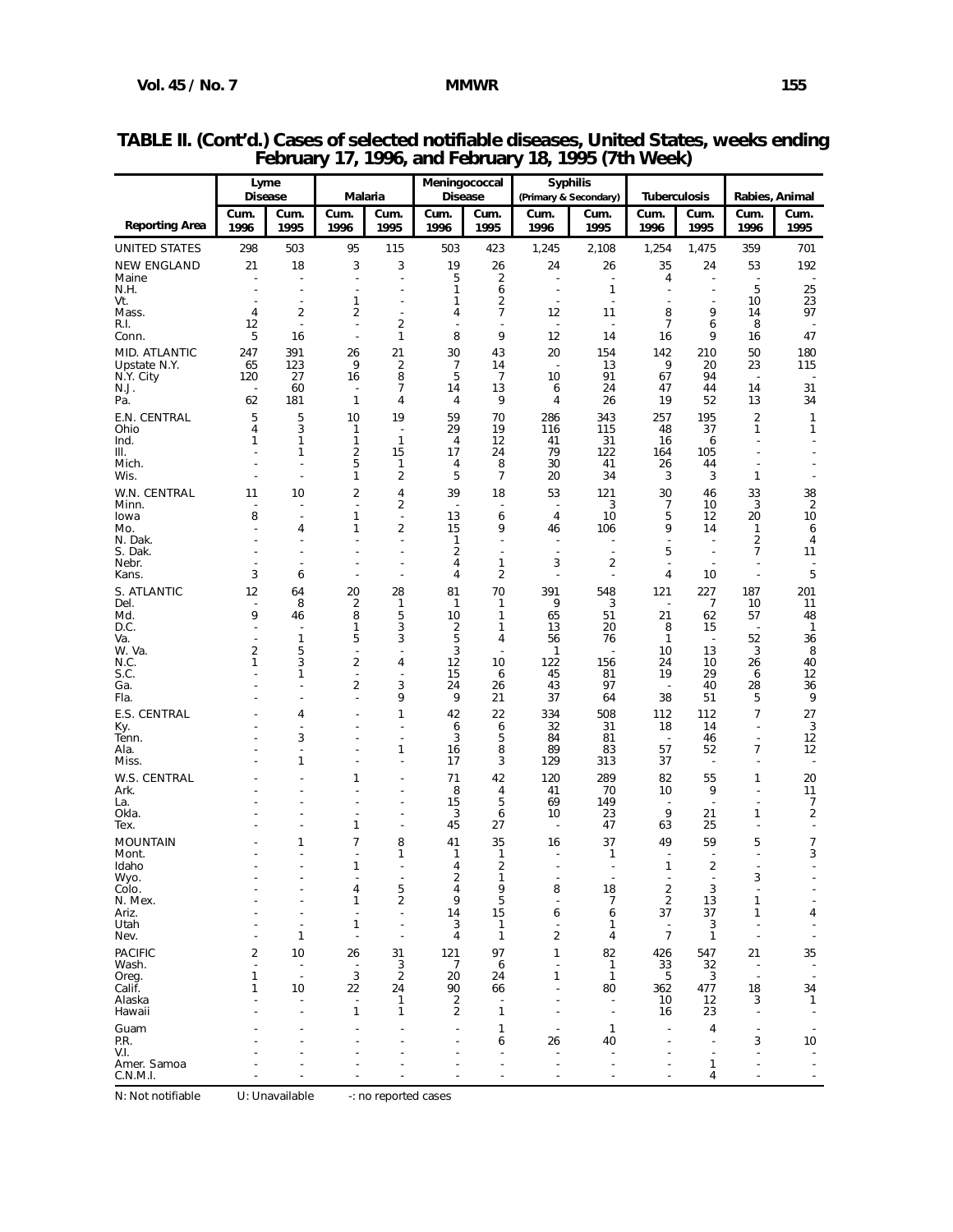|                         |                                                     | H. influenzae,                   |                                  |                                  | Hepatitis (viral), by type       | Measles (Rubeola)              |                          |                                            |                                |                       |
|-------------------------|-----------------------------------------------------|----------------------------------|----------------------------------|----------------------------------|----------------------------------|--------------------------------|--------------------------|--------------------------------------------|--------------------------------|-----------------------|
|                         |                                                     | invasive                         |                                  | A                                |                                  | в                              |                          | <b>Indigenous</b>                          |                                | Imported <sup>†</sup> |
| <b>Reporting Area</b>   | Cum.<br>1996*                                       | Cum.<br>1995                     | Cum.<br>1996                     | Cum.<br>1995                     | Cum.<br>1996                     | Cum.<br>1995                   | 1996                     | Cum.<br>1996                               | 1996                           | Cum.<br>1996          |
| <b>UNITED STATES</b>    | 161                                                 | 184                              | 2,638                            | 2,995                            | 739                              | 993                            |                          | 3                                          | $\overline{a}$                 | 1                     |
| <b>NEW ENGLAND</b>      | 4                                                   | 1                                | 27                               | 20                               | $\overline{\mathbf{c}}$          | 34                             |                          | $\overline{\mathbf{c}}$                    |                                |                       |
| Maine                   | ٠                                                   | $\overline{\phantom{a}}$         | 4                                | 5                                | $\overline{a}$                   | 1                              |                          | 1                                          |                                |                       |
| N.H.<br>Vt.             | 4                                                   | ٠<br>1                           | 2<br>$\overline{\phantom{a}}$    | 1                                |                                  | 2<br>1                         |                          | $\overline{\phantom{a}}$<br>$\overline{a}$ |                                |                       |
| Mass.                   |                                                     | ٠                                | 12                               | 3                                | 1                                | 4                              |                          | 1                                          |                                |                       |
| R.I.<br>Conn.           |                                                     | ٠<br>$\overline{a}$              | $\overline{2}$<br>$\overline{7}$ | 4<br>$\overline{7}$              | 1                                | 5<br>21                        |                          |                                            |                                |                       |
| MID. ATLANTIC           | 25                                                  | 19                               | 154                              | 126                              | 115                              | 91                             |                          |                                            |                                |                       |
| Upstate N.Y.            | 9                                                   | 6                                | 33                               | 19                               | 27                               | 34                             |                          |                                            |                                |                       |
| N.Y. City<br>N.J.       | $\overline{2}$<br>8                                 | 2<br>4                           | 113                              | 61<br>22                         | 82                               | 14<br>24                       |                          |                                            |                                |                       |
| Pa.                     | 6                                                   | $\overline{7}$                   | 8                                | 24                               | 6                                | 19                             |                          |                                            |                                |                       |
| E.N. CENTRAL            | 23                                                  | 44                               | 234                              | 527                              | 73                               | 163                            |                          |                                            |                                |                       |
| Ohio                    | 18                                                  | 23                               | 144                              | 309                              | 16                               | 11                             |                          |                                            |                                |                       |
| Ind.<br>III.            | $\overline{\phantom{a}}$<br>5                       | 3<br>15                          | 40<br>9                          | 26<br>106                        | 1<br>5                           | 28<br>53                       |                          |                                            |                                |                       |
| Mich.                   | L,                                                  | 3                                | 38                               | 51                               | 48                               | 63                             |                          |                                            |                                |                       |
| Wis.                    |                                                     | ÷,                               | 3                                | 35                               | 3                                | 8                              |                          |                                            |                                |                       |
| W.N. CENTRAL<br>Minn.   | 9<br>Ĭ.                                             | 5<br>$\overline{a}$              | 173                              | 121<br>5                         | 66                               | 76<br>$\mathbf{1}$             |                          |                                            |                                |                       |
| lowa                    | 7                                                   | 1                                | 67                               | 8                                | 34                               | 11                             |                          |                                            |                                |                       |
| Mo.<br>N. Dak.          | 2<br>$\overline{a}$                                 | 4<br>$\overline{a}$              | 60<br>2                          | 95<br>÷                          | 21                               | 62<br>$\overline{\phantom{a}}$ |                          |                                            |                                |                       |
| S. Dak.                 | J.                                                  | $\overline{a}$                   | 9                                | $\overline{a}$                   |                                  | ÷,                             |                          |                                            |                                |                       |
| Nebr.                   | ÷<br>$\overline{a}$                                 | $\overline{a}$                   | 11                               | 6                                | 2<br>9                           | 2<br>÷.                        |                          |                                            |                                |                       |
| Kans.                   |                                                     | $\overline{a}$                   | 24                               | 7                                |                                  |                                |                          |                                            |                                |                       |
| S. ATLANTIC<br>Del.     | 33<br>L,                                            | 43                               | 97<br>$\mathbf{1}$               | 115<br>2                         | 132                              | 127<br>1                       |                          |                                            |                                |                       |
| Md.                     | 10                                                  | 13                               | 25                               | 28                               | 37                               | 33                             |                          |                                            |                                |                       |
| D.C.<br>Va.             | $\overline{\phantom{a}}$<br>$\overline{\mathbf{c}}$ | $\overline{a}$<br>5              | 3<br>10                          | $\mathbf{1}$<br>30               | $\mathbf{1}$<br>17               | $\overline{7}$<br>10           |                          |                                            |                                |                       |
| W. Va.                  | $\overline{\phantom{a}}$                            | ÷,                               | 3                                | $\overline{4}$                   | 3                                | 9                              |                          |                                            |                                |                       |
| N.C.<br>S.C.            | 5<br>1                                              | 10<br>$\overline{a}$             | 18<br>10                         | 14<br>1                          | 55<br>6                          | 39<br>3                        |                          |                                            |                                |                       |
| Ga.                     | 15                                                  | $\overline{7}$                   |                                  |                                  |                                  | 3                              |                          |                                            |                                |                       |
| Fla.                    | $\overline{a}$                                      | 8                                | 27                               | 35                               | 13                               | 22                             |                          |                                            |                                |                       |
| E.S. CENTRAL            | 2<br>$\overline{\phantom{a}}$                       | 2<br>1                           | 87<br>4                          | 156<br>15                        | 11<br>$\overline{\phantom{a}}$   | 135<br>16                      |                          |                                            |                                |                       |
| Ky.<br>Tenn.            | $\overline{a}$                                      | Ĭ.                               | 19                               | 110                              | 6                                | 100                            |                          |                                            |                                |                       |
| Ala.                    | 2                                                   | 1                                | 9                                | 22                               | 5                                | 19                             |                          |                                            |                                |                       |
| Miss.                   | $\overline{a}$                                      | ÷                                | 55                               | 9                                | $\overline{a}$                   | $\overline{\phantom{a}}$       |                          |                                            |                                |                       |
| W.S. CENTRAL<br>Ark.    | 7                                                   | 4<br>1                           | 470<br>80                        | 205<br>10                        | 52<br>5                          | 47<br>Ĭ.                       |                          |                                            |                                |                       |
| La.                     |                                                     |                                  | 6                                | 5                                | 5                                | 4                              |                          |                                            |                                |                       |
| Okla.<br>Tex.           | $\overline{7}$                                      | 3<br>Ĭ.                          | 241<br>143                       | 71<br>119                        | 14<br>28                         | 9<br>34                        |                          |                                            |                                |                       |
| <b>MOUNTAIN</b>         | 13                                                  | 19                               | 413                              | 578                              | 119                              | 72                             |                          |                                            |                                |                       |
| Mont.                   | $\overline{\phantom{a}}$                            | $\overline{\phantom{a}}$         | 10                               | 9                                |                                  | 4                              |                          |                                            | ٠                              |                       |
| Idaho<br>Wyo.           | 1<br>3                                              | 1<br>1                           | 65<br>4                          | 65<br>20                         | 15<br>3                          | 13                             |                          |                                            |                                |                       |
| Colo.                   | 1                                                   | $\overline{\mathbf{c}}$          | 24                               | 86                               | 9                                | 20                             |                          |                                            |                                |                       |
| N. Mex.                 | 4                                                   | 4                                | 82                               | 116                              | 55                               | 20<br>9                        |                          |                                            | ÷.                             |                       |
| Ariz.<br>Utah           | 2<br>1                                              | 6<br>2                           | 101<br>106                       | 135<br>128                       | 11<br>19                         | $\overline{2}$                 | $\blacksquare$           |                                            | ÷<br>÷,                        |                       |
| Nev.                    | $\mathbf{1}$                                        | 3                                | 21                               | 19                               | $\overline{7}$                   | 4                              | U                        |                                            | U                              |                       |
| <b>PACIFIC</b>          | 45                                                  | 47                               | 983                              | 1,147                            | 169                              | 248                            |                          | $\mathbf{1}$                               |                                | 1                     |
| Wash.<br>Oreg.          | $\overline{\phantom{a}}$<br>$\sqrt{3}$              | 3<br>6                           | 46<br>142                        | 28<br>218                        | 8<br>$\overline{7}$              | 8<br>17                        | U                        | 1                                          | $\overline{\phantom{a}}$<br>U  |                       |
| Calif.                  | 40                                                  | 36                               | 767                              | 883                              | 151                              | 219                            |                          |                                            |                                |                       |
| Alaska<br>Hawaii        | $\overline{\phantom{a}}$<br>$\overline{\mathbf{c}}$ | $\overline{a}$<br>$\overline{2}$ | 12<br>16                         | 13<br>5                          | $\boldsymbol{2}$<br>$\mathbf{1}$ | 1<br>3                         |                          |                                            | $\overline{\phantom{a}}$<br>Ĭ. | 1                     |
|                         |                                                     |                                  |                                  |                                  |                                  |                                | U                        |                                            | U                              |                       |
| Guam<br>P.R.            |                                                     | $\blacksquare$<br>$\overline{c}$ | $\overline{\phantom{a}}$<br>14   | $\blacksquare$<br>$\overline{2}$ | $\overline{\phantom{a}}$<br>27   | $\overline{\phantom{a}}$<br>13 | $\overline{\phantom{a}}$ |                                            | ÷,                             |                       |
| V.I.                    |                                                     | ÷,                               |                                  | $\sim$                           |                                  | $\overline{a}$                 | U                        |                                            | U                              |                       |
| Amer. Samoa<br>C.N.M.I. |                                                     |                                  |                                  | 4<br>1                           |                                  | $\overline{a}$<br>٠            | U<br>$\sf U$             |                                            | U<br>U                         |                       |

**TABLE III. Cases of selected notifiable diseases preventable by vaccination, United States, weeks ending February 17, 1996, and February 18, 1995 (7th Week)**

\*Of 32 cases among children aged <5 years, serotype was reported for 7 and of those, 1 was type B.

<sup>†</sup>For imported measles, cases include only those resulting from importation from other countries.<br>N: Not notifiable U: Unavailable : no reported cases

-: no reported cases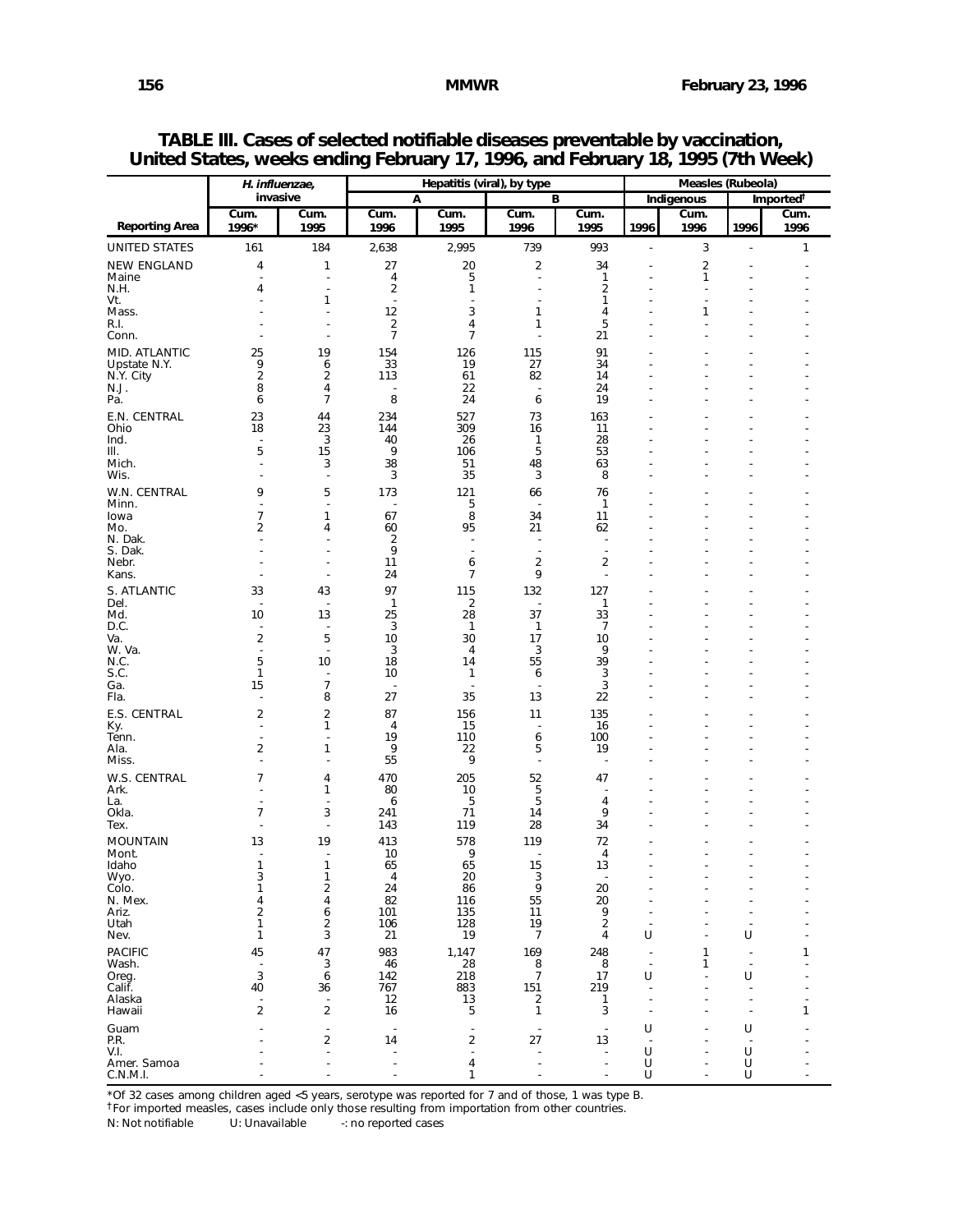|                               | Measles (Rubeola), cont'd. |                                             |                               |                                  |                                            |                               |                                |                                                      |                          |                          |                                  |
|-------------------------------|----------------------------|---------------------------------------------|-------------------------------|----------------------------------|--------------------------------------------|-------------------------------|--------------------------------|------------------------------------------------------|--------------------------|--------------------------|----------------------------------|
|                               |                            | <b>Total</b>                                |                               | <b>Mumps</b>                     |                                            |                               | Pertussis                      |                                                      |                          | Rubella                  |                                  |
| <b>Reporting Area</b>         | Cum.<br>1996               | Cum.<br>1995                                | 1996                          | Cum.<br>1996                     | Cum.<br>1995                               | 1996                          | Cum.<br>1996                   | Cum.<br>1995                                         | 1996                     | Cum.<br>1996             | Cum.<br>1995                     |
| <b>UNITED STATES</b>          | 4                          | 35                                          | 10                            | 69                               | 93                                         | 41                            | 173                            | 347                                                  | 5                        | 16                       | 10                               |
| <b>NEW ENGLAND</b>            | $\overline{2}$             | 3                                           | ÷.                            |                                  | $\overline{\phantom{a}}$                   | 4                             | 18                             | 36                                                   | $\overline{a}$           | 2                        | 1                                |
| Maine                         | 1                          | $\overline{\phantom{a}}$                    | ÷                             | ÷.                               | ä,                                         | $\overline{\phantom{a}}$      | 2                              | 5                                                    |                          | $\overline{\phantom{a}}$ |                                  |
| N.H.<br>Vt.                   | ٠                          | ä,<br>÷.                                    |                               |                                  | ٠                                          | 1<br>$\overline{a}$           | 4<br>5                         | 1<br>2                                               |                          | ٠<br>J.                  |                                  |
| Mass.                         | 1                          | 1                                           |                               |                                  | ÷                                          | 3                             | $\overline{7}$                 | 26                                                   |                          | J.                       | 1                                |
| R.I.                          |                            | 2                                           |                               | ÷.                               | ÷.                                         | $\overline{\phantom{a}}$      | Ĭ.                             | $\overline{a}$                                       |                          | $\overline{\phantom{a}}$ |                                  |
| Conn.                         |                            | ÷.                                          |                               | ÷                                | ä,                                         | ä,                            | Ĭ.                             | 2                                                    |                          | 2                        |                                  |
| MID. ATLANTIC<br>Upstate N.Y. |                            |                                             |                               | 5<br>3                           | 12<br>3                                    | 5<br>5                        | 25<br>22                       | 31<br>18                                             |                          |                          |                                  |
| N.Y. City                     |                            |                                             | Ĭ.                            | $\overline{\mathbf{c}}$          | $\mathbf{1}$                               | ÷,                            | 3                              | 8                                                    |                          |                          |                                  |
| N.J.                          |                            |                                             |                               | L,                               |                                            | ä,                            | J.                             | 3                                                    |                          |                          |                                  |
| Pa.                           |                            |                                             | ł,                            | $\overline{a}$                   | 8                                          | $\overline{a}$                | $\overline{a}$                 | $\overline{2}$                                       |                          |                          |                                  |
| E.N. CENTRAL<br>Ohio          |                            |                                             | 3<br>$\overline{\mathbf{c}}$  | 20<br>10                         | 16<br>7                                    | 3<br>3                        | 33<br>24                       | 47<br>22                                             |                          |                          |                                  |
| Ind.                          |                            |                                             | 1                             | 1                                | $\overline{2}$                             | $\overline{\phantom{a}}$      | $\overline{\mathbf{c}}$        | 3                                                    |                          |                          |                                  |
| Ш.                            |                            |                                             | Ĭ.                            | $\overline{a}$                   | $\sim$                                     | ٠                             | $\overline{\phantom{a}}$       | $\sim$                                               |                          |                          |                                  |
| Mich.<br>Wis.                 |                            |                                             | Ĭ.<br>Ĭ.                      | 9<br>$\blacksquare$              | $\overline{7}$<br>$\overline{\phantom{a}}$ | $\overline{\phantom{a}}$<br>٠ | 5<br>$\overline{c}$            | 21<br>1                                              |                          |                          |                                  |
| W.N. CENTRAL                  |                            | 1                                           |                               | $\overline{\mathbf{c}}$          | 8                                          | $\mathbf{1}$                  | 1                              | 14                                                   |                          |                          |                                  |
| Minn.                         |                            |                                             |                               | $\overline{a}$                   | $\overline{\phantom{a}}$                   | 1                             | 1                              |                                                      |                          |                          |                                  |
| lowa                          |                            |                                             |                               |                                  | $\mathbf{1}$                               | $\overline{a}$                | $\overline{a}$                 | $\mathbf{1}$                                         |                          |                          |                                  |
| Mo.<br>N. Dak.                |                            | $\mathbf{1}$                                |                               | $\overline{\mathbf{c}}$          | $\overline{7}$                             |                               |                                | 6<br>1                                               |                          |                          |                                  |
| S. Dak.                       |                            |                                             |                               | $\overline{a}$                   |                                            |                               |                                | 1                                                    |                          |                          |                                  |
| Nebr.<br>Kans.                |                            |                                             |                               | $\overline{a}$                   |                                            | $\overline{a}$                | Ĭ.                             | $\overline{a}$<br>5                                  |                          |                          |                                  |
| S. ATLANTIC                   |                            |                                             | 3                             |                                  | 14                                         | 2                             | 16                             | 34                                                   |                          |                          | 1                                |
| Del.                          |                            |                                             | Ĭ.                            | 6<br>Ĭ.                          | ٠                                          | ÷,                            | Ĭ.                             | 1                                                    |                          |                          |                                  |
| Md.                           |                            |                                             | 1                             | 1                                | 4                                          | 2                             | 11                             | ٠                                                    |                          |                          |                                  |
| D.C.<br>Va.                   |                            |                                             | ٠<br>1                        | ٠<br>$\overline{\mathbf{c}}$     | ÷<br>4                                     | $\overline{\phantom{a}}$<br>٠ | ÷<br>٠                         | 1<br>÷                                               |                          |                          |                                  |
| W. Va.                        |                            |                                             | Ĭ.                            | $\overline{a}$                   | $\overline{\phantom{a}}$                   | ٠                             | Ĭ.                             | Ĭ.                                                   |                          |                          |                                  |
| N.C.                          |                            |                                             | J.<br>1                       | $\blacksquare$                   | 3                                          | ٠                             | $\overline{\phantom{a}}$       | 30                                                   |                          |                          |                                  |
| S.C.<br>Ga.                   |                            |                                             | Ĭ.                            | $\overline{\mathbf{c}}$<br>1     | $\mathbf{1}$<br>$\overline{\phantom{a}}$   | ٠<br>٠                        | $\overline{\mathbf{c}}$<br>1   | 1<br>$\overline{\phantom{a}}$                        |                          |                          |                                  |
| Fla.                          |                            |                                             | Ĭ.                            | $\overline{a}$                   | $\overline{2}$                             | $\overline{\phantom{a}}$      | $\overline{\mathbf{c}}$        | 1                                                    |                          |                          | 1                                |
| E.S. CENTRAL                  |                            |                                             |                               | 3                                | 4                                          | ٠                             | 5                              | 9                                                    |                          |                          |                                  |
| Ky.<br>Tenn.                  |                            |                                             |                               | $\overline{a}$<br>$\overline{a}$ |                                            |                               | 4<br>Ĭ.                        | $\overline{a}$<br>$\overline{a}$                     |                          |                          |                                  |
| Ala.                          |                            |                                             | ÷                             | 3                                | $\overline{2}$                             | $\overline{a}$                | 1                              | 9                                                    | $\overline{a}$           | J.                       | ٠                                |
| Miss.                         |                            |                                             |                               | $\overline{a}$                   | $\overline{2}$                             | $\overline{a}$                | Ĭ.                             | ÷,                                                   | N                        | Ν                        | Ν                                |
| W.S. CENTRAL                  |                            |                                             |                               | 3                                | $\overline{7}$                             | $\mathbf{1}$                  | 3                              | 4                                                    |                          |                          |                                  |
| Ark.<br>La.                   |                            |                                             |                               | Ĭ.<br>3                          | $\overline{2}$<br>$\mathbf{1}$             | 1<br>$\overline{\phantom{a}}$ | $\overline{\mathbf{c}}$<br>1   | ٠                                                    |                          |                          |                                  |
| Okla.                         |                            |                                             | Ĭ.                            | $\blacksquare$                   |                                            | ٠                             | Ĭ.                             | $\blacksquare$                                       |                          |                          |                                  |
| Tex.                          |                            |                                             |                               | Ĭ.                               | 4                                          | ÷,                            | Ĭ.                             | 4                                                    |                          |                          |                                  |
| <b>MOUNTAIN</b><br>Mont.      |                            | 31<br>Ĭ.                                    | ٠                             | 6<br>$\overline{a}$              | 3<br>$\overline{\phantom{a}}$              | 3<br>2                        | 18<br>2                        | 121<br>2                                             |                          | J.                       | 2<br>÷                           |
| Idaho                         |                            | Ĭ.                                          | Ĭ.                            | $\overline{\phantom{a}}$         | $\overline{a}$                             | $\overline{\phantom{a}}$      | 2                              | 47                                                   | $\overline{a}$           | $\overline{\phantom{a}}$ | ٠                                |
| Wyo.<br>Colo.                 |                            |                                             |                               |                                  |                                            |                               |                                | $\overline{\phantom{a}}$                             |                          |                          |                                  |
| N. Mex.                       |                            | $\begin{array}{c} 17 \\ 9 \\ 5 \end{array}$ | $\overline{\phantom{a}}$<br>N | $\overline{\phantom{a}}$<br>N    | $\overline{\phantom{a}}$<br>N              | $\overline{\phantom{a}}$<br>1 | $\overline{\phantom{a}}$<br>9  | $\begin{smallmatrix} 23 \\ 3 \end{smallmatrix}$      |                          | $\overline{a}$           | $\overline{a}$<br>$\overline{a}$ |
| Ariz.                         |                            |                                             | $\overline{a}$                | $\overline{\phantom{a}}$         | $\overline{\phantom{a}}$                   | $\overline{\phantom{a}}$      | 2                              | 46                                                   |                          |                          | $\overline{\mathbf{c}}$          |
| Utah                          |                            | ÷.                                          | U                             | $\overline{\phantom{a}}$         | $\mathbf{1}$                               |                               | $\overline{\phantom{a}}$<br>3  | $\overline{\phantom{a}}$<br>$\overline{\phantom{a}}$ |                          | ÷.                       |                                  |
| Nev.                          |                            |                                             |                               | 6                                | $\overline{2}$                             | U                             |                                |                                                      | U                        |                          |                                  |
| <b>PACIFIC</b><br>Wash.       | 2<br>1                     |                                             | 4<br>J.                       | 24<br>$\overline{2}$             | 29<br>$\mathbf{1}$                         | 22<br>$\overline{a}$          | 54<br>$\overline{5}$           | 51<br>4                                              | 5                        | 14<br>J.                 | 6                                |
| Oreg.                         |                            |                                             | N                             | N                                | ${\sf N}$                                  | U                             | 12                             | $\overline{\phantom{a}}$                             | U                        |                          |                                  |
| Calif.                        |                            |                                             | 4<br>$\overline{a}$           | 15                               | 25                                         | 22<br>$\sim$                  | 36<br>$\overline{\phantom{a}}$ | 45                                                   | 5                        | 14                       | 6                                |
| Alaska<br>Hawaii              | 1                          |                                             | $\ddot{\phantom{a}}$          | 1<br>6                           | $\sqrt{2}$<br>$\mathbf{1}$                 | $\overline{\phantom{a}}$      | $\mathbf{1}$                   | $\overline{\phantom{a}}$<br>$\overline{\mathbf{c}}$  |                          | L,                       |                                  |
| Guam                          |                            |                                             | U                             | J.                               | $\overline{a}$                             | U                             | J.                             | $\overline{\phantom{a}}$                             | U                        | J.                       |                                  |
| P.R.                          |                            |                                             | $\overline{\phantom{a}}$      |                                  | ÷                                          | $\sim$                        |                                | 1                                                    | $\overline{\phantom{a}}$ | J.                       |                                  |
| V.I.<br>Amer. Samoa           |                            | L,                                          | U                             | ٠<br>ä,                          | ä,                                         | U                             |                                | $\overline{\phantom{a}}$<br>Ĭ.                       | U<br>$\sf U$             |                          |                                  |
| C.N.M.I.                      |                            | ä,                                          | UU                            | $\overline{\phantom{a}}$         |                                            | U<br>U                        |                                | ÷.                                                   | U                        | $\overline{a}$           | ä,                               |

## **TABLE III. (Cont'd.) Cases of selected notifiable diseases preventable by vaccination, United States, weeks ending February 17, 1996, and February 18, 1995 (7th Week)**

N: Not notifiable U: Unavailable -: no reported cases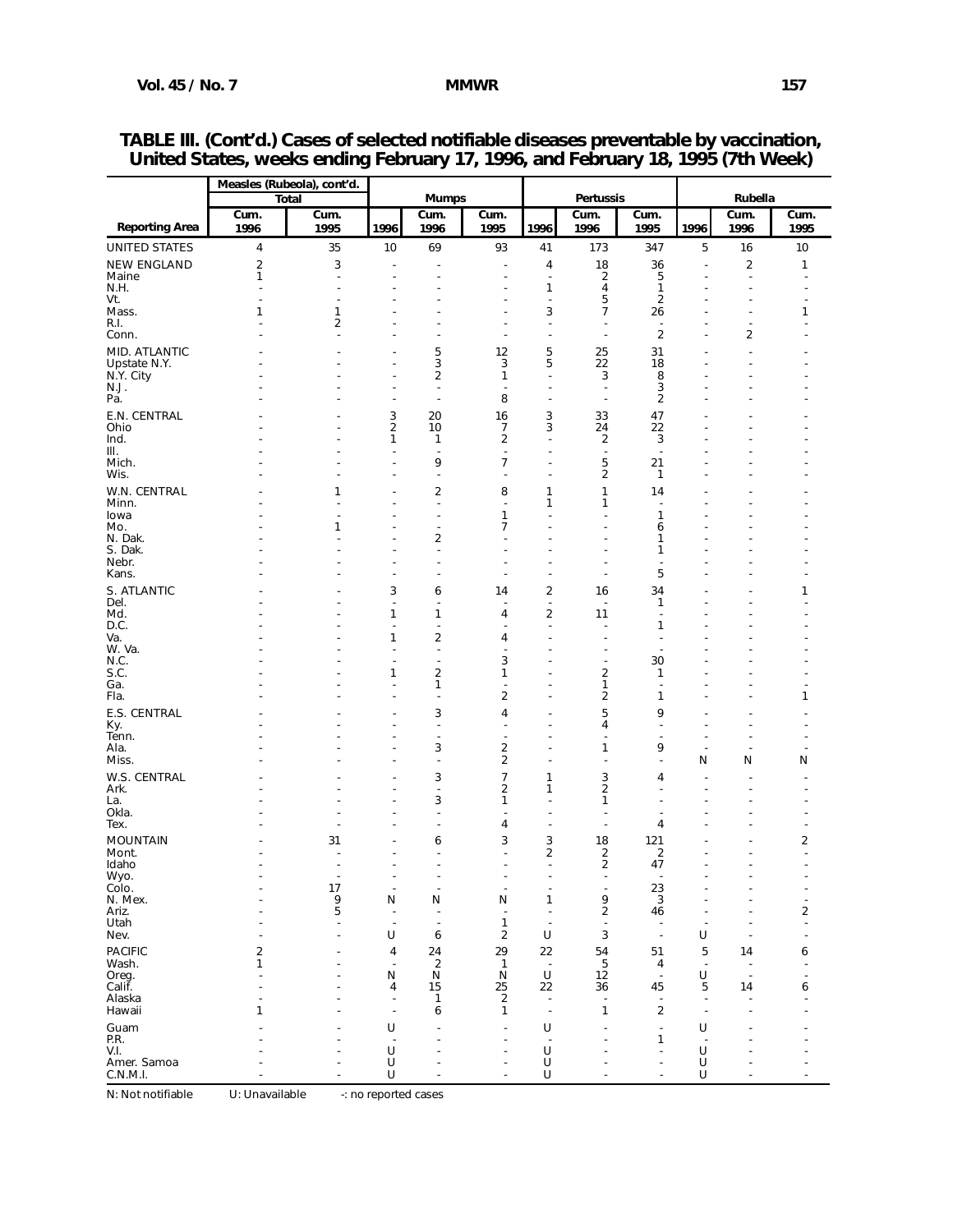|                                                                                                                                                                                                                                                                                                                                                                                          |                                                                                                                                      | All Causes, By Age (Years)                                                                                                       |                                                                                                                                   |                                                                                                               | $PAI^{\dagger}$                                                                                               | All Causes, By Age (Years)                                                                               |                                                                                                                                              |                                                                                                                                                                                                                                                                                                                                                                                                                            |                                                                                                                                         |                                                                                                                                 |                                                                                                              | P&I <sup>†</sup>                                                                                                                         |                                                                                             |                                                                                                            |                                                                                                                                                                   |
|------------------------------------------------------------------------------------------------------------------------------------------------------------------------------------------------------------------------------------------------------------------------------------------------------------------------------------------------------------------------------------------|--------------------------------------------------------------------------------------------------------------------------------------|----------------------------------------------------------------------------------------------------------------------------------|-----------------------------------------------------------------------------------------------------------------------------------|---------------------------------------------------------------------------------------------------------------|---------------------------------------------------------------------------------------------------------------|----------------------------------------------------------------------------------------------------------|----------------------------------------------------------------------------------------------------------------------------------------------|----------------------------------------------------------------------------------------------------------------------------------------------------------------------------------------------------------------------------------------------------------------------------------------------------------------------------------------------------------------------------------------------------------------------------|-----------------------------------------------------------------------------------------------------------------------------------------|---------------------------------------------------------------------------------------------------------------------------------|--------------------------------------------------------------------------------------------------------------|------------------------------------------------------------------------------------------------------------------------------------------|---------------------------------------------------------------------------------------------|------------------------------------------------------------------------------------------------------------|-------------------------------------------------------------------------------------------------------------------------------------------------------------------|
| <b>Reporting Area</b>                                                                                                                                                                                                                                                                                                                                                                    | All<br>Ages                                                                                                                          | >65                                                                                                                              | 45-64                                                                                                                             | 25-44                                                                                                         | $1 - 24$                                                                                                      | <1                                                                                                       | Total                                                                                                                                        | Reporting Area                                                                                                                                                                                                                                                                                                                                                                                                             | All<br>Ages                                                                                                                             | $\geq 65$                                                                                                                       | 45-64                                                                                                        | 25-44                                                                                                                                    | $1 - 24$                                                                                    | $<$ 1                                                                                                      | Total                                                                                                                                                             |
| <b>NEW ENGLAND</b><br>Boston, Mass.<br>Bridgeport, Conn.<br>Cambridge, Mass.<br>Fall River, Mass.<br>Hartford, Conn.<br>Lowell, Mass.<br>Lynn, Mass.<br>New Bedford, Mass.<br>New Haven, Conn.<br>Providence, R.I.<br>Somerville, Mass.<br>Springfield, Mass.<br>Waterbury, Conn.                                                                                                        | 593<br>146<br>34<br>19<br>37<br>56<br>28<br>18<br>27<br>44<br>56<br>3<br>39<br>28<br>58                                              | 438<br>96<br>30<br>16<br>34<br>39<br>21<br>15<br>20<br>27<br>43<br>3<br>25<br>22<br>47                                           | 86<br>22<br>2<br>$\overline{\mathbf{c}}$<br>2<br>10<br>7<br>3<br>7<br>6<br>6<br>7<br>4<br>8                                       | 42<br>14<br>2<br>1<br>1<br>4<br>÷,<br>6<br>5<br>$\overline{\phantom{a}}$<br>5<br>1<br>3                       | 11<br>5<br>$\overline{a}$<br>3<br>1<br>1<br>1                                                                 | 16<br>9<br>$\overline{\phantom{a}}$<br>3<br>2<br>1<br>1                                                  | 34<br>4<br>$\overline{a}$<br>1<br>1<br>3<br>3<br>1<br>$\overline{\phantom{a}}$<br>3<br>4<br>1<br>5<br>3<br>5                                 | S. ATLANTIC<br>Atlanta, Ga.<br>Baltimore, Md.<br>Charlotte, N.C.<br>Jacksonville, Fla.<br>Miami, Fla.<br>Norfolk, Va.<br>Richmond, Va.<br>Savannah, Ga.<br>St. Petersburg, Fla.<br>Tampa, Fla.<br>Washington, D.C.<br>Wilmington, Del.<br>E.S. CENTRAL                                                                                                                                                                     | 1,199<br>202<br>115<br>134<br>156<br>119<br>54<br>98<br>59<br>55<br>197<br>-U<br>10<br>938                                              | 776<br>132<br>63<br>95<br>104<br>68<br>32<br>60<br>37<br>43<br>137<br>U<br>5<br>611                                             | 233<br>23<br>30<br>26<br>26<br>32<br>14<br>21<br>11<br>9<br>36<br>U<br>5<br>194                              | 131<br>34<br>15<br>10<br>17<br>14<br>7<br>9<br>9<br>3<br>13<br>U<br>$\overline{\phantom{a}}$<br>73                                       | 43<br>12<br>6<br>1<br>6<br>4<br>1<br>4<br>1<br>8<br>U<br>32                                 | 15<br>1<br>1<br>2<br>3<br>1<br>3<br>1<br>3<br>U<br>26                                                      | 64<br>4<br>14<br>9<br>5<br>1<br>4<br>5<br>1<br>3<br>18<br>U<br>73                                                                                                 |
| Worcester, Mass.<br>MID. ATLANTIC<br>Albany, N.Y.<br>Allentown, Pa.<br>Buffalo, N.Y.<br>Camden, N.J.<br>Elizabeth, N.J.<br>Erie, Pa.§                                                                                                                                                                                                                                                    | 2,414<br>52<br>22<br>U<br>38<br>34<br>39                                                                                             | 1,622<br>39<br>20<br>U<br>23<br>24<br>31                                                                                         | 447<br>13<br>2<br>U<br>9<br>4<br>7                                                                                                | 266<br>U<br>3<br>5<br>1                                                                                       | 42<br>U                                                                                                       | 37<br>U<br>3<br>1                                                                                        | 117<br>5<br>1<br>U<br>2<br>$\overline{\phantom{a}}$<br>1                                                                                     | Birmingham, Ala.<br>Chattanooga, Tenn.<br>Knoxville, Tenn.<br>Lexington, Ky.<br>Memphis, Tenn.<br>Mobile, Ala.<br>Montgomery, Ala.<br>Nashville, Tenn.                                                                                                                                                                                                                                                                     | 167<br>112<br>73<br>70<br>212<br>65<br>72<br>167                                                                                        | 108<br>83<br>50<br>49<br>125<br>44<br>45<br>107                                                                                 | 27<br>21<br>19<br>13<br>57<br>10<br>12<br>35                                                                 | 16<br>4<br>2<br>5<br>19<br>$\frac{3}{7}$<br>17                                                                                           | 5<br>$\overline{2}$<br>2<br>2<br>$\overline{7}$<br>6<br>3<br>5                              | 9<br>2<br>1<br>4<br>$\frac{2}{5}$<br>3                                                                     | 4<br>$\overline{4}$<br>12<br>7<br>21<br>4<br>$\overline{2}$<br>19                                                                                                 |
| Jersey City, N.J.<br>New York City, N.Y. 1,346<br>Newark, N.J.<br>Paterson, N.J.<br>Philadelphia, Pa.<br>Pittsburgh, Pa.§<br>Reading, Pa.<br>Rochester, N.Y.<br>Schenectady, N.Y.<br>Scranton, Pa.§<br>Syracuse, N.Y.<br>Trenton, N.J.<br>Utica, N.Y.<br>Yonkers, N.Y.                                                                                                                   | 62<br>74<br>19<br>300<br>87<br>24<br>107<br>28<br>33<br>103<br>27<br>19<br>U                                                         | 40<br>890<br>28<br>13<br>190<br>64<br>20<br>78<br>24<br>30<br>75<br>20<br>13<br>U                                                | 12<br>236<br>25<br>3<br>69<br>14<br>3<br>21<br>3<br>15<br>6<br>5<br>U                                                             | 8<br>174<br>18<br>3<br>32<br>4<br>6<br>1<br>3<br>7<br>1<br>U                                                  | 1<br>25<br>$\overline{2}$<br>$\overline{\phantom{a}}$<br>$\overline{7}$<br>2<br>1<br>4<br>U                   | 1<br>21<br>$\mathbf 1$<br>2<br>3<br>1<br>1<br>2<br>1<br>U                                                | 61<br>8<br>$\overline{2}$<br>9<br>$\overline{7}$<br>$\overline{2}$<br>10<br>1<br>2<br>6<br>U                                                 | W.S. CENTRAL<br>Austin, Tex.<br>Baton Rouge, La.<br>Corpus Christi, Tex.<br>Dallas, Tex.<br>El Paso, Tex.<br>Ft. Worth, Tex.<br>Houston, Tex.<br>Little Rock, Ark.<br>New Orleans, La.<br>San Antonio, Tex.<br>Shreveport, La.<br>Tulsa, Okla.                                                                                                                                                                             | 1,187<br>91<br>56<br>47<br>275<br>66<br>108<br>-U<br>62<br>135<br>205<br>33<br>109                                                      | 797<br>59<br>35<br>32<br>172<br>38<br>72<br>U<br>38<br>94<br>149<br>22<br>86                                                    | 224<br>23<br>11<br>-7<br>54<br>14<br>18<br>U<br>15<br>24<br>38<br>6<br>14                                    | 102<br>7<br>8<br>1<br>36<br>7<br>9<br>U<br>4<br>9<br>13<br>3<br>5                                                                        | 35<br>1<br>1<br>8<br>5<br>$\overline{7}$<br>U<br>3<br>5<br>$\overline{2}$<br>1<br>2         | 27<br>1<br>2<br>6<br>5<br>$\overline{2}$<br>U<br>2<br>3<br>3<br>1<br>2                                     | 74<br>2<br>$\overline{4}$<br>11<br>8<br>U<br>6<br>26<br>4<br>13                                                                                                   |
| E.N. CENTRAL<br>Akron, Ohio<br>Canton, Ohio<br>Chicago, III.<br>Cincinnati, Ohio<br>Cleveland, Ohio<br>Columbus, Ohio<br>Dayton, Ohio<br>Detroit, Mich.<br>Evansville, Ind.<br>Fort Wayne, Ind.<br>Gary, Ind.<br>Grand Rapids, Mich.<br>Indianapolis, Ind.<br>Madison, Wis.<br>Milwaukee, Wis.<br>Peoria, III.<br>Rockford, III.<br>South Bend, Ind.<br>Toledo, Ohio<br>Youngstown, Ohio | 2,181<br>56<br>50<br>448<br>104<br>118<br>182<br>124<br>205<br>51<br>64<br>U<br>52<br>220<br>U<br>175<br>40<br>53<br>46<br>107<br>86 | 1,482<br>42<br>43<br>275<br>70<br>84<br>127<br>83<br>119<br>36<br>44<br>U<br>35<br>140<br>U<br>131<br>32<br>43<br>37<br>78<br>63 | 399<br>9<br>6<br>89<br>23<br>20<br>24<br>23<br>49<br>10<br>16<br>U<br>10<br>38<br>U<br>28<br>5<br>9<br>$\overline{7}$<br>19<br>14 | 188<br>2<br>1<br>56<br>6<br>12<br>14<br>13<br>26<br>2<br>2<br>U<br>4<br>27<br>U<br>8<br>2<br>1<br>1<br>5<br>6 | 59<br>$\mathbf{1}$<br>16<br>3<br>6<br>4<br>5<br>U<br>$\mathbf{1}$<br>10<br>U<br>7<br>1<br>$\overline{2}$<br>3 | 53<br>2<br>12<br>2<br>$\overline{2}$<br>11<br>1<br>6<br>3<br>$\frac{2}{U}$<br>2<br>5<br>U<br>1<br>1<br>3 | 170<br>$\overline{7}$<br>44<br>6<br>2<br>16<br>13<br>13<br>$\mathbf{1}$<br>6<br>U<br>9<br>8<br>U<br>12<br>3<br>8<br>$\overline{7}$<br>8<br>7 | <b>MOUNTAIN</b><br>Albuquerque, N.M.<br>Colo. Springs, Colo.<br>Denver, Colo.<br>Las Vegas, Nev.<br>Ogden, Utah<br>Phoenix, Ariz.<br>Pueblo, Colo.<br>Salt Lake City, Utah<br>Tucson, Ariz.<br><b>PACIFIC</b><br>Berkeley, Calif.<br>Fresno, Calif.<br>Glendale, Calif.<br>Honolulu, Hawaii<br>Long Beach, Calif.<br>Los Angeles, Calif.<br>Pasadena, Calif.<br>Portland, Oreg.<br>Sacramento, Calif.<br>San Diego, Calif. | 767<br>114<br>-38<br>108<br>161<br>24<br>-U<br>28<br>111<br>183<br>1,631<br>23<br>U<br>31<br>75<br>68<br>485<br>26<br>131<br>. U<br>158 | 526<br>83<br>23<br>64<br>103<br>19<br>U<br>20<br>75<br>139<br>1,128<br>15<br>U<br>21<br>60<br>50<br>323<br>24<br>96<br>U<br>105 | 142<br>19<br>9<br>26<br>40<br>4<br>U<br>6<br>19<br>19<br>266<br>3<br>U<br>5<br>9<br>7<br>83<br>18<br>U<br>32 | 67<br>9<br>4<br>13<br>14<br>1<br>U<br>2<br>$\overline{7}$<br>17<br>162<br>4<br>U<br>2<br>4<br>$\overline{7}$<br>54<br>2<br>14<br>U<br>10 | 16<br>3<br>÷,<br>1<br>1<br>U<br>÷,<br>5<br>6<br>39<br>U<br>3<br>1<br>3<br>17<br>2<br>U<br>1 | 16<br>2<br>4<br>3<br>U<br>÷,<br>5<br>2<br>32<br>$\mathbf{1}$<br>U<br>$\mathbf{1}$<br>1<br>8<br>1<br>U<br>6 | 67<br>2<br>$\overline{2}$<br>13<br>12<br>$\overline{\phantom{a}}$<br>U<br>3<br>11<br>24<br>131<br>2<br>U<br>2<br>$\overline{7}$<br>11<br>23<br>3<br>12<br>U<br>20 |
| W.N. CENTRAL<br>Des Moines, Iowa<br>Duluth, Minn.<br>Kansas City, Kans.<br>Kansas City, Mo.<br>Lincoln, Nebr.<br>Minneapolis, Minn.<br>Omaha, Nebr.<br>St. Louis, Mo.<br>St. Paul, Minn.<br>Wichita, Kans.                                                                                                                                                                               | 668<br>56<br>15<br>19<br>123<br>35<br>180<br>109<br>109<br>U<br>22                                                                   | 464<br>40<br>11<br>14<br>70<br>22<br>139<br>76<br>78<br>U<br>14                                                                  | 122<br>12<br>3<br>3<br>30<br>9<br>22<br>18<br>19<br>U<br>6                                                                        | 44<br>2<br>÷,<br>$\overline{2}$<br>10<br>3<br>15<br>7<br>4<br>U<br>1                                          | 19<br>1<br>$\overline{a}$<br>6<br>$\overline{\phantom{a}}$<br>3<br>3<br>5<br>U<br>1                           | 14<br>1<br>1<br>$\overline{\phantom{a}}$<br>$\overline{2}$<br>1<br>1<br>5<br>3<br>U                      | 48<br>3<br>1<br>3<br>$\mathbf{1}$<br>23<br>5<br>12<br>U                                                                                      | San Francisco, Calif.<br>San Jose, Calif.<br>Santa Cruz, Calif.<br>Seattle, Wash.<br>Spokane, Wash.<br>Tacoma, Wash.<br><b>TOTAL</b>                                                                                                                                                                                                                                                                                       | 157<br>140<br>39<br>158<br>67<br>73<br>11,578 7,844 2,113 1,075                                                                         | 99<br>103<br>28<br>100<br>49<br>55                                                                                              | 33<br>25<br>$\overline{4}$<br>26<br>9<br>12                                                                  | 23<br>7<br>4<br>21<br>7<br>3                                                                                                             | 1<br>2<br>$\frac{2}{7}$<br>296                                                              | $\mathbf{1}$<br>3<br>$\mathbf{1}$<br>4<br>2<br>3<br>236                                                    | 13<br>16<br>5<br>5<br>5<br>$\overline{7}$<br>778                                                                                                                  |

## **TABLE IV. Deaths in 121 U.S. cities,\* week ending February 17, 1996 (7th Week)**

\*Mortality data in this table are voluntarily reported from 121 cities in the United States, most of which have populations of 100,000 or<br>more. A death is reported by the place of its occurrence and by the week that the de

† Pneumonia and influenza.<br>§ Because of changes in reporting methods in these 3 Pennsylvania cities, these numbers are partial counts for the current week. Complete<br>§ Because of changes in reporting methods in these 3 Penn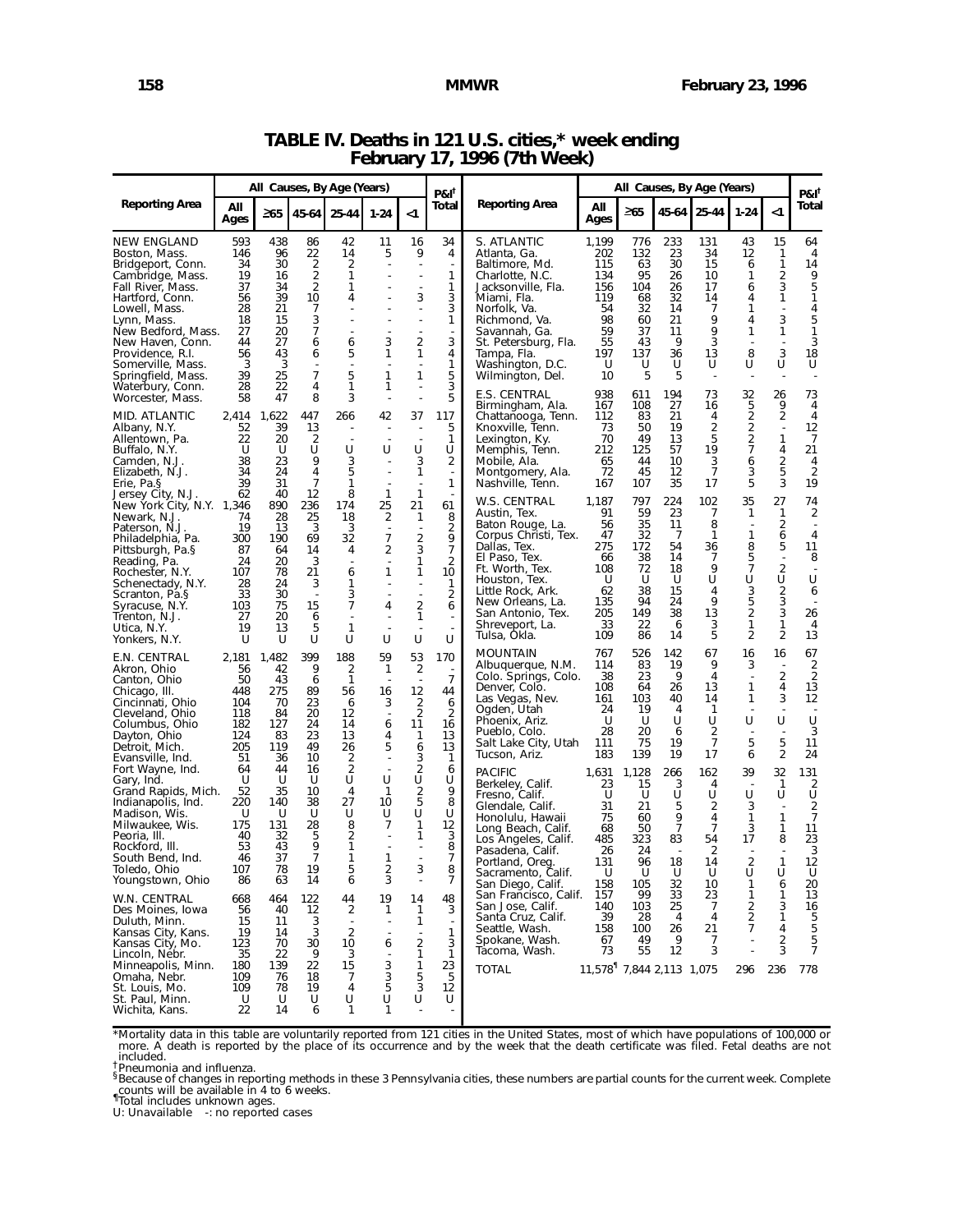# **Contributors to the Production of the MMWR (Weekly)**

**Weekly Notifiable Disease Morbidity Data and 121 Cities Mortality Data**

Denise Koo, M.D., M.P.H. Deborah A. Adams Patsy A. Hall Carol M. Knowles Sarah H. Landis Myra A. Montalbano

# **Graphics Support**

Sandra L. Ford Beverly J. Holland

# **Desktop Publishing**

Jolene W. Altman Morie M. Higgins Peter M. Jenkins